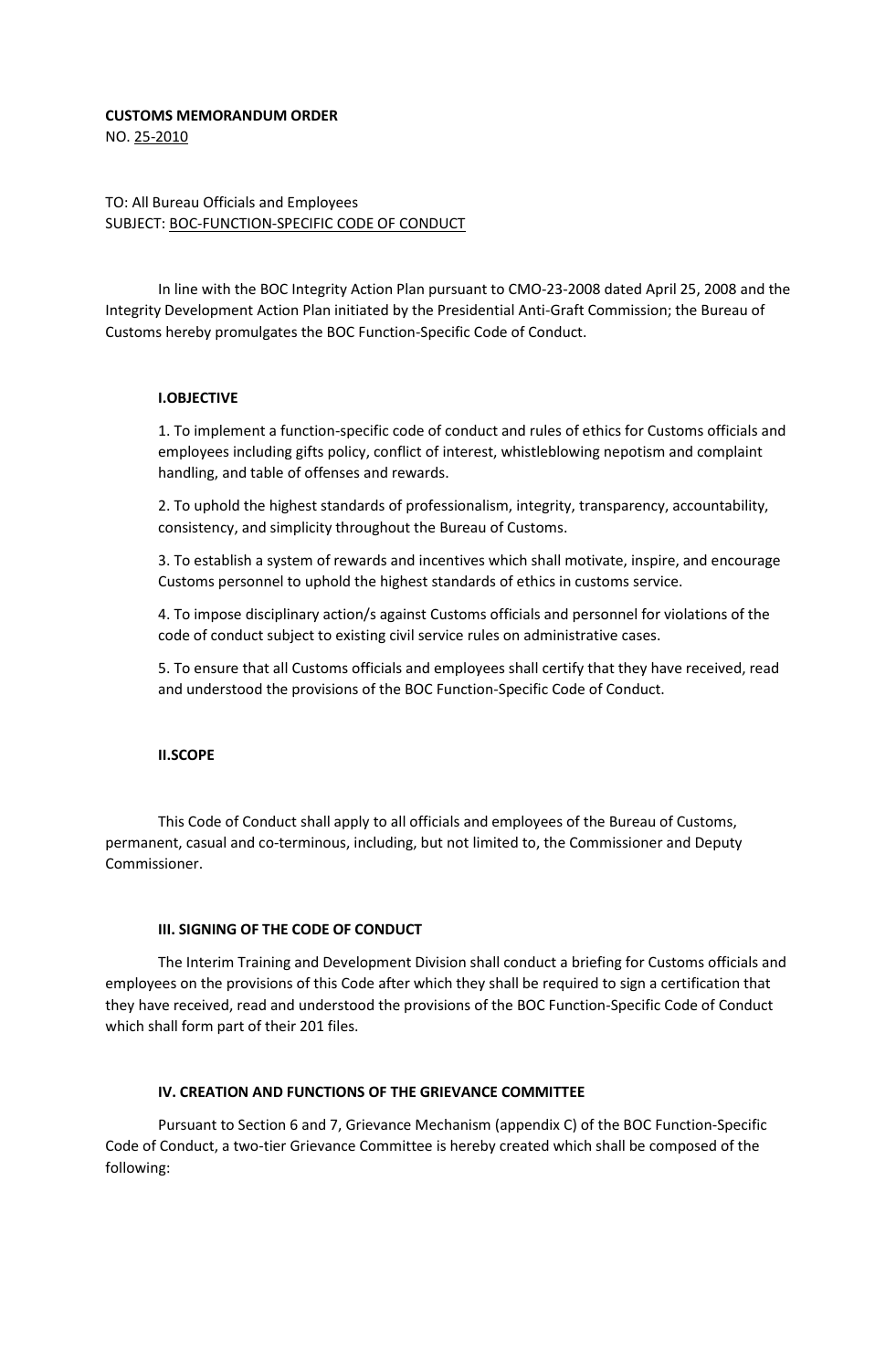### A. CENTRAL GRIEVANCE COMMITTEE

| Chairperson    | - Deputy Commissioner, Internal Administration Group                                                                                                                                                              |
|----------------|-------------------------------------------------------------------------------------------------------------------------------------------------------------------------------------------------------------------|
| <b>Members</b> | - Director, Administration Office<br>- Chief, Ruling & Research Division<br>- Two Representatives of the District Port/Service where the grievance<br>originated<br>- One representative each from BOCEA and CURE |
| Secretariat    | - Chief, HRMD and designated staff                                                                                                                                                                                |

| <b>B.</b> Local Grievance Committee |                                                                       |
|-------------------------------------|-----------------------------------------------------------------------|
| Chairperson                         | - District Collector of the port concerned                            |
| Vice Chairperson                    | - Deputy Collector for Administration                                 |
| <b>Members</b>                      | - One member from BOCEA/CURE                                          |
|                                     | - Two representatives from the rank and file chosen by both parties   |
|                                     | - One representative from Law Division of the port or if none, from a |
|                                     | lawyer in Legal Service                                               |
| Secretariat                         | - Staff from Administrative Division of the port                      |
|                                     |                                                                       |

C. Functions of the Grievance Committees

1. To prevent grievances, develop and implement pro-active measures or activities, such as employee assembly which shall be conducted at least once every quarter, talakayan, counseling and other HRM interventions. Minutes of the proceedings of these activities shall be documented for audit purposes.

2. Conduct continuing information drive on Grievance Machinery among officials and employees in collaboration with the personnel unit.

3. Conduct dialogue between and among the parties involved.

4. Conduct an investigation and hearing within ten (10) working days from receipt of grievance and render decision within five (5) working days after the investigation.

5. Direct the documentation of the grievance including the preparation and sighing of written agreements reached by the parties.

6. Issue Certification on the Final Action on the Grievance (CFAG). This is a certification that contains the history and final action taken by the Bureau on the grievance.

7. Submit a quarterly report of accomplishments and status unresolved grievances to the Civil Service Commission.

In order to perform these functions, the Grievance Committee shall establish and formulate its internal procedures consistent with the Code and other relevant rules and regulations.

## **V. EFFECTIVITY**

The BOC Function-Specific Code of Conduct shall take effect immediately.

 **NAPOLEON L. MORALES** *Commissioner*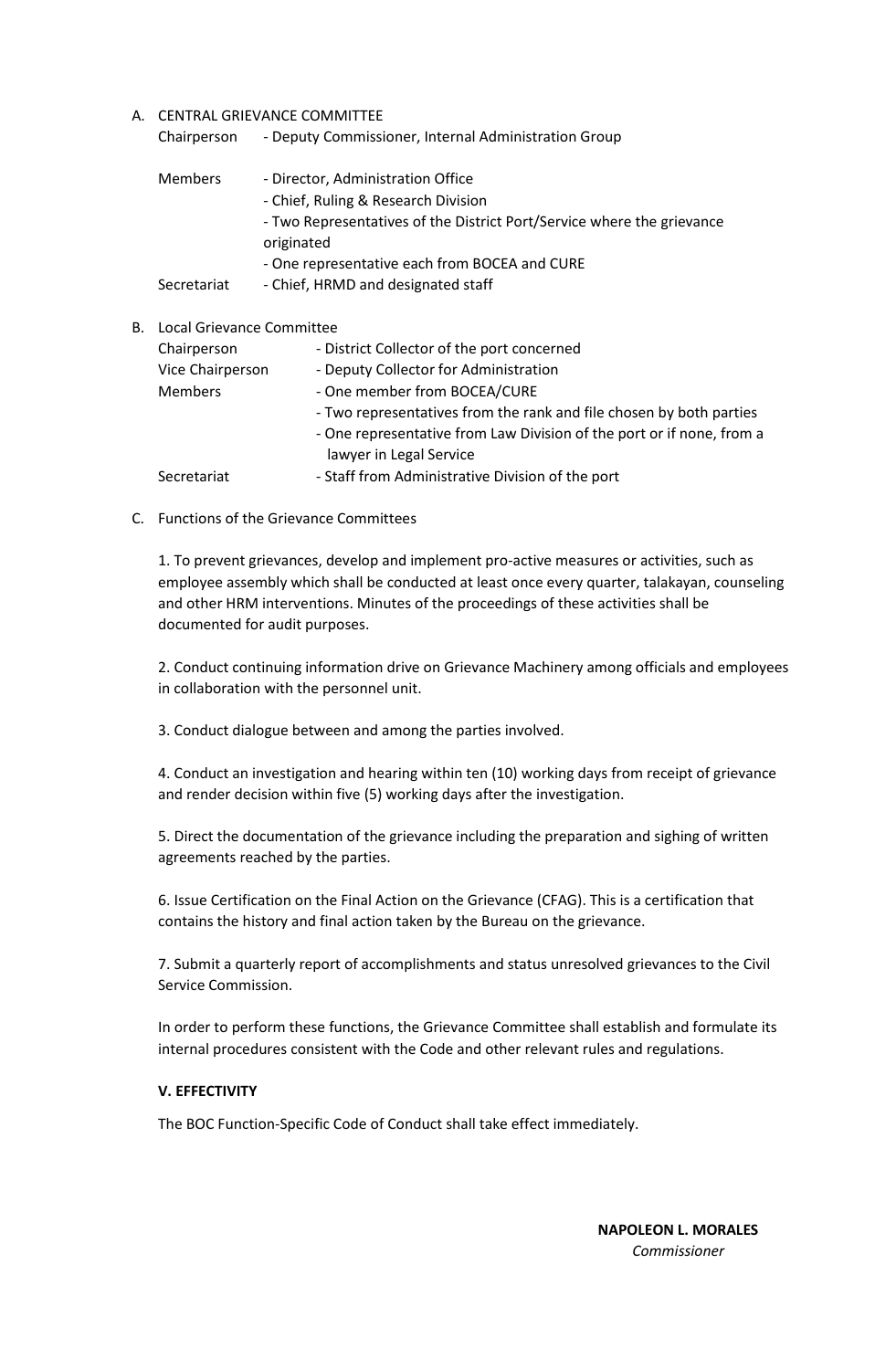## **TABLE OF CONTENTS**

| Title I                        | <b>General Ethical Provisions</b>                                   |
|--------------------------------|---------------------------------------------------------------------|
| Section 1.                     | <b>Declaration of Policy</b>                                        |
| Section 2.                     | <b>Public Accountability</b>                                        |
| Section 3.                     | Transparency of Policies; Information Dissemination                 |
| Section 4.                     | Confidentially of Information and Documents                         |
| Section 5.                     | Safekeeping of Documents and Evidence                               |
| Section 6.                     | Political, Social and Other Pressures                               |
| Section 7.                     | Nepotism                                                            |
| Section 8.                     | <b>Public/Work Relations</b>                                        |
| Section 9.                     | <b>Conflict of Interest</b>                                         |
| Section 10.                    | Practice of Profession                                              |
| Section 11.                    | Policy on Gifts                                                     |
| Section 12.                    | Whistleblowing                                                      |
| Section 13.                    | Use of Workstations; Computers; Other Office Equipments             |
| Title II                       | <b>Definition of Terms</b>                                          |
| Section 1.                     | Nepotism                                                            |
| Section 2.                     | Haoshiao                                                            |
| Section 3.                     | Lawyering                                                           |
| Section 4.                     | <b>Open-Close Examination</b>                                       |
| Section 5.                     | <b>Table of Examination</b>                                         |
| Section 6.                     | Extortion                                                           |
| Title III                      | <b>Specific Ethical Provisions</b>                                  |
| А.                             | Assessment                                                          |
| В.                             | Operations                                                          |
| C.<br>-                        | Intelligence and Enforcement                                        |
| D.                             | Passenger Service                                                   |
| Е.                             | Information and Communications Technology                           |
| F.<br>$\overline{\phantom{a}}$ | Legal                                                               |
| G.                             | Audit                                                               |
| н.                             | Administrative                                                      |
| Title IV                       | <b>Offenses and their Corresponding Penalties</b>                   |
| Title V                        | <b>Rules on Receiving and Handling of Administrative Complaints</b> |
| <b>Title VI</b>                | <b>Final Provisions</b>                                             |
| <b>APPENDIX A</b>              |                                                                     |
|                                | <b>Rules on Gifts and Benefits</b>                                  |
| APPENDIX B                     |                                                                     |
|                                | <b>Rules on Internal Whistleblowing and Reporting</b>               |
| APPENDIX C                     |                                                                     |
|                                | <b>Grievance Mechanism</b>                                          |
| Section 1.                     | Applicability and Effectivity                                       |
| Section 2.                     | <b>Repealing Clause</b>                                             |
|                                |                                                                     |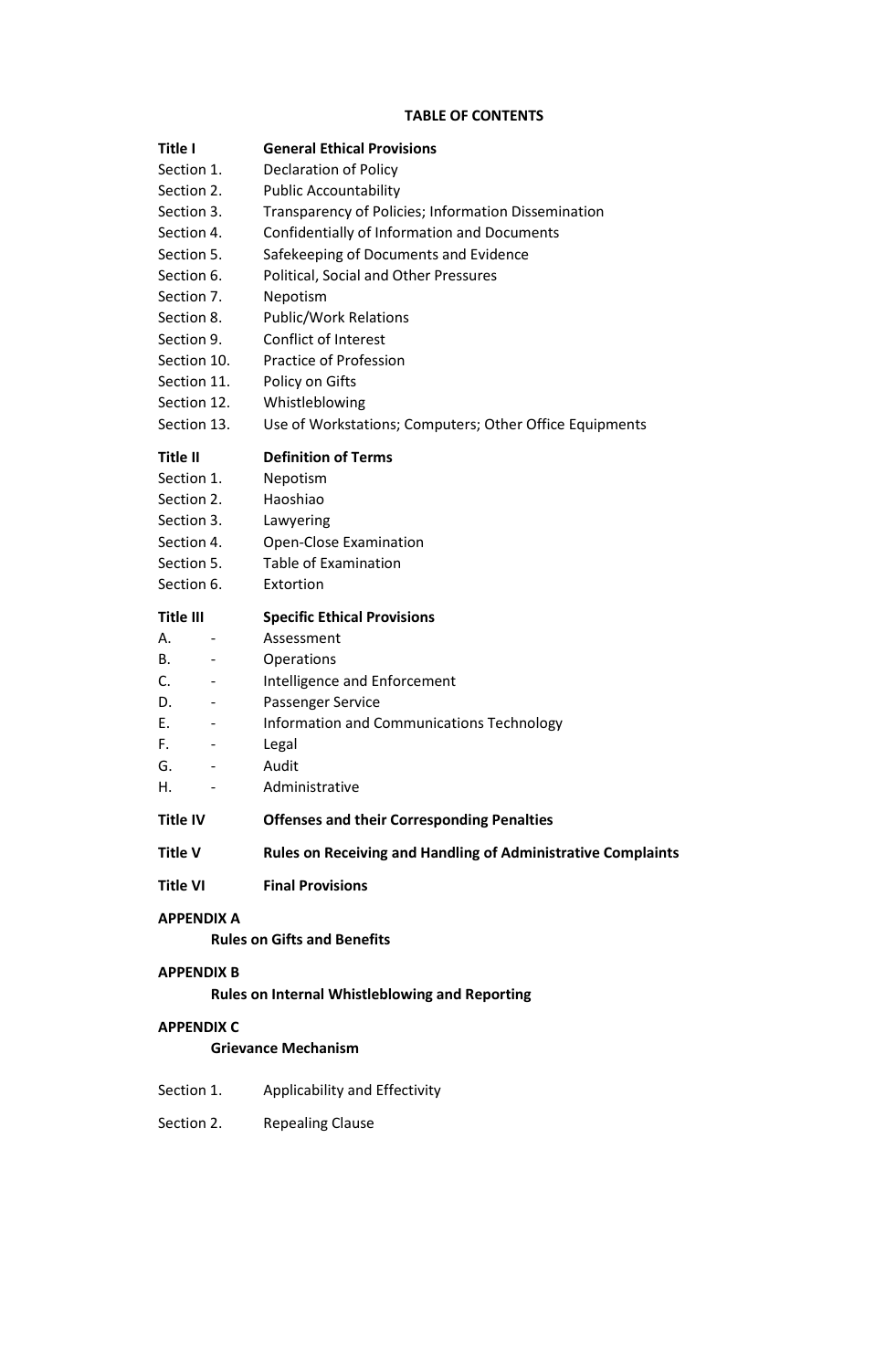## **Title I GENERAL ETHICAL PROVISIONS**

### *Section 1.* **DECLARATION OF POLICY**

Public office is a public trust. All public officials and employees must, at all times, be accountable to the people, serve them with utmost responsibility, integrity, loyalty and efficiency, act with patriotism and justice and lead modest lives.

### *Section 2.* **PUBLIC ACCOUNTABILITY**

Every Customs official and employee, **MUST:**

2.1. Uphold the Constitution, laws and regulations of the Republic of the Philippines.

*2.2.* Refrain from doing acts contrary to law, good morals, good custom, public policy, public order, public safety and public interest.

*2.3.* Extend prompt, courteous and efficient service to the public.

*2.4.* Act with honesty, impartiality and efficiency and perform their duties to the best of their ability, with skill, fairness and understanding, having regard only for the public interest.

*2.5.* Commit to the democratic way of life and maintain the principle of public accountability.

*2.6.* Lead modest life appropriate to his position and income and shall not indulge in extravagant or ostentatious display of wealth in any form.

*2.7.* Act in a manner that will ensure the promotion of public confidence in the integrity of the Bureau and impartiality of his office.

*2.8.* Adhere to the vision, mission and goals of the Bureau of Customs in all policy recommendations and decisions, government resources and powers to avoid wastage public funds and revenues.

*2.9.* Use efficiently, effectively, honestly and economically government resources and powers to avoid wastage in public funds and revenues

2.10. Give a full day's labor for a full day's pay, performing their duties with utmost efficiency and best thought. He should strictly observe the eight-hour workday period and avoid tardiness. He must accomplish and submit the required Daily Time Record within the period provided by law, rules and regulations.

2.11. Take appropriate and immediate action upon knowledge of a subordinates' or superior's violation of laws, rules and regulations and this Code.

## *Section 3.* **TRANSPARENCY OF POLICIES; INFORMATION DISSEMINATION**

*3.1.* A Customs official or employee is duty-bound to provide information on policies and procedures in clear and understandable language, ensure openness of information, public consultations and hearings whenever appropriate, encourage suggestions, simplify and systematize policies, rules and procedures.

*3.2.* A Customs official or employee is mandated to grant access to documents and/or disclose information only in accordance with the law, Customs rules and regulations and this Code.

*3.3.* Transparency in the procurement of goods and services shall be observed at all times. Copies of all contracts/agreements entered into for such purpose/s must be provided to the proper office/s within the prescribed period.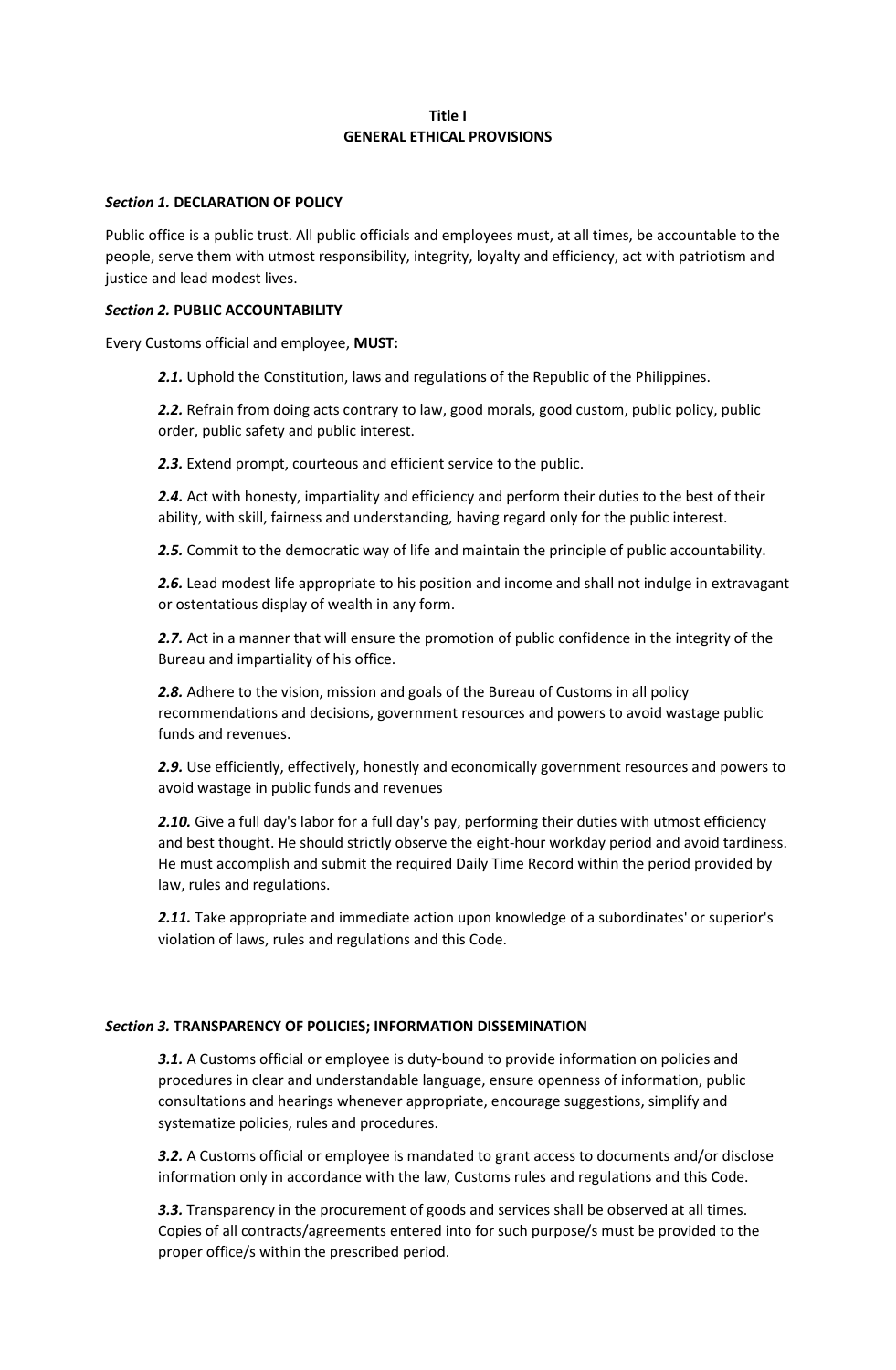*3.4.* A Customs official or employee should refrain from making any comment that will paint a negative image of the Bureau.

### *Section 4.* **CONFIDENTIALITY OF INFORMATION AND DOCUMENTS**

A Customs official or employee shall not divulge, confidential or classified information, documents and records stored electronically or manually, known to him by reason of his office, whether to further his private interest; or give undue advantage to anyone; or prejudice public interest.

*4.1.* Protect the confidentiality and security of documents or evidence for which he is responsible or of which he became aware of by reason of his office.

*4.2.* Not divulge to any party confidential information acquired in the course of the performance of his official duty even after his separation, resignation or retirement from the Bureau.

*4.3.* Not utilize information gained from confidential records, to take advantage of a person, whether for his own benefit or for the benefit of others.

*4.4.* Not release or communicate classified information unless authorized by proper authority.

### *Section 5.* **SAFEKEEPING OF DOCUMENTS AND EVIDENCE**

*5.1.* Secure documents and evidence in his actual possession and ensure that the documents are stored in a safe place.

*5.2.* Not alter, falsify, destroy or mutilate any record within his control.

*5.3.* Adhere to the Commission on Audit (COA) and the National Archives of the Philippines' rules and regulations on proper records disposal.

### *Section 6.* **POLITICAL, SOCIAL AND OTHER PRESSURES**

A customs official or employee should not allow political social, family or other relations to influence the exercise of functions or the implementation of customs laws and policies. His positions should not be used or lent to advance his or other's political or social interest, nor convey or permit others to convey the impression that the latter is in a special position to influence him. He **MUST NOT:**

*6.1.* Allow himself to be put, or appear to be put in a position of obligation to return a favor to any person or body, nor should his conduct in his official capacity or private life make him susceptible to improper influence of others.

*6.2.* Dispense or extend undue favors, on account of his office, to his relatives except with respect to appointments in office to positions considered strictly confidential or as members of his personal staff whose terms are co-terminus with him.

*6.3* Hesitate to report, either verbally or in writing, to his immediate superior any incident of political pressure which affects or would affect the exercise of his functions or the discharge of his duties.

#### *Section 7.* **NEPOTISM**

*7.1.* (a) All appointments made in favor of a relative of the appointing or recommending authority, or of the chief of the bureau or office, or of the persons exercising immediate supervision over him, are hereby prohibited.

As used in this Section, the word "relative" and members of the family referred to are those related within the third degree either of consanguinity or of affinity.

(b) Persons employed in a confidential capacity a exempted from the operation of the rules on nepotism Provided, however, that in this particular instance full report of such appointment shall be made to the Civil Service Commission.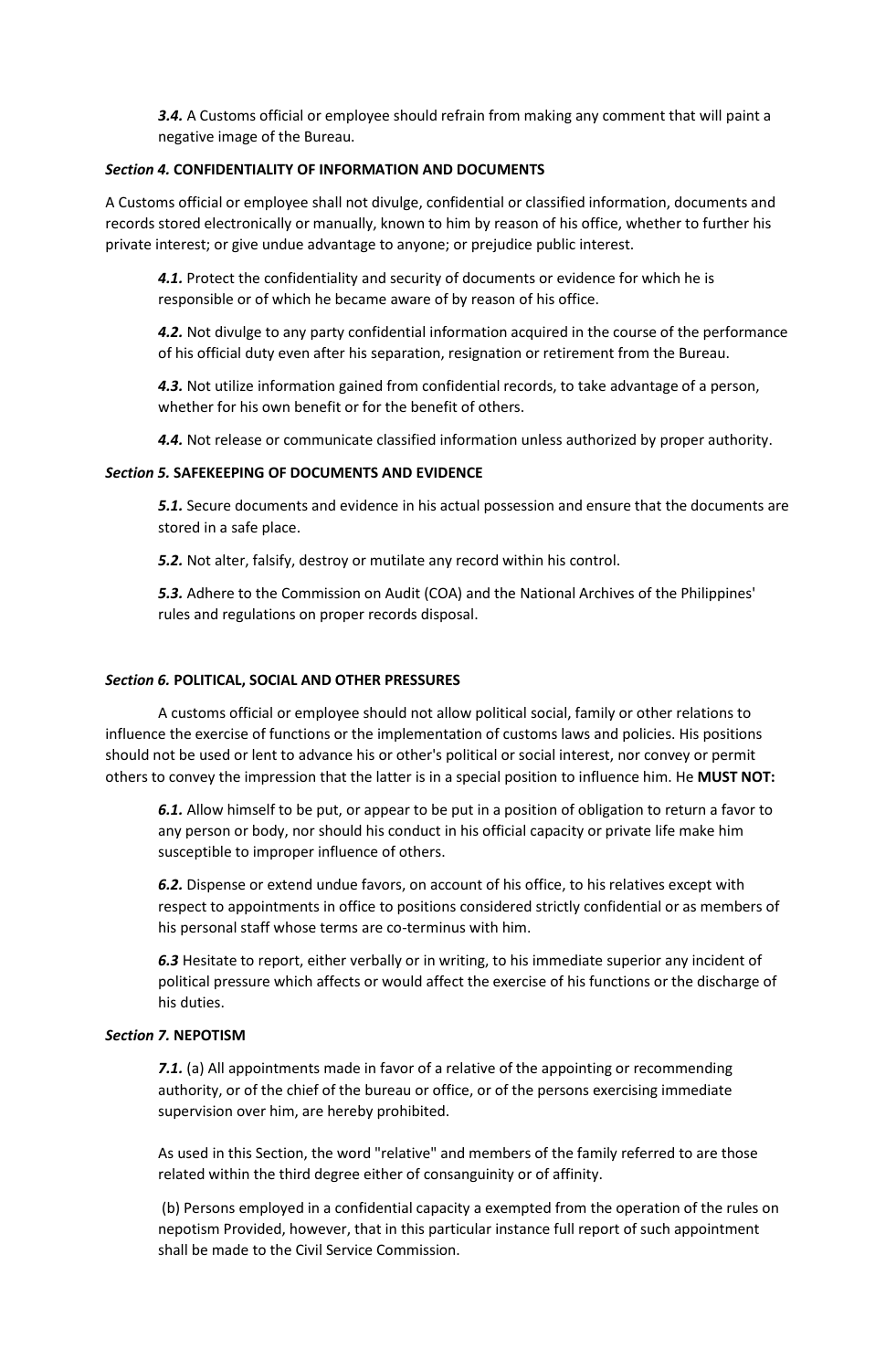The restriction mentioned in subsection (7.1.a.) shall not be applicable to the case of a member of any family who, after his or her appointment to any position in an office or bureau, contracts marriage with someone in the same office or bureau, in which event the employment or retention therein of both husband and wife may be allowed.

(c) In order to give immediate effect to the foregoing provisions, cases of previous appointments which are in contravention hereof shall be corrected by transfer, and pending such transfer, no promotion or salary increase shall be allowed in favor of the relative or relatives who were appointed in violation of these provisions.

*7.2.* No employee may be reassigned/designated/promoted/hired to an office/division/port where the immediate and next immediate supervisor is a relative of the applicant up to the 3rd civil degree, either by affinity or consanguinity. Hence, the concerned employee shall attach to his application for reassignment/designation/promotion/employment a certification under oath stating this fact subject to validation by the HRMD/Administrative Division.

## *Section 8.* **PUBLIC/WORKING RELATIONS**

A customs official or employee must, at all times, discharge his duties faithfully and efficiently, respecting the rights of the public, his colleagues, subordinates and staff. He **MUST**:

8.1. Be courteous both in his relations with the public, his colleagues, subordinates, and staff.

8.2. Perform his duties with due deference and respect to the performance of functions of his colleagues, subordinate and staff and shall not interfere or intrude therein unless his function requires him to do so.

*8.3.* Respect the privacy of his colleagues, subordinates and staff

*8.4.* Not endanger or cause unreasonable distress to the public, his colleagues, subordinates or staff, or disrupt the workplace in any way other than through lawful intervention.

*8.5.* Perform his duties without allowing workplace or personal relationships to adversely affect him.

*8.6.* Neither refuse to perform the work assigned to him nor refuse to obey a lawful order of his superior.

*8.7.* Maintain open channels of communication with staff. He must encourage and maintain equality and professionalism.

*8.8.* Not discriminate against or favor the public, his colleagues, subordinates and staff by reason of affiliation in an organization, sex or sexual orientation, color, race, ethnic origin, age, religious belief, disability, marital status or family responsibilities.

*8.9.* Not utilize, in the guise of a superior's directive, his subordinates for personal matters.

**8.10.** Not utilize or engage the services of persons or group of persons who are not organic personnel or have no existing contract of service with the Bureau to perform his functions and responsibilities or the function and responsibilities of a Bureau staff. This prohibition includes the use of "haoshiao".

*8.11.* Not engage in plagiarism, in the preparation of reports, research papers and studies.

### *Section 9.* **CONFLICT OF INTEREST**

A customs official must avoid conflict of interest, as defined under Republic Act 6713, (The Code of Conduct and Ethical Standards for Public Officials and Employees), at all times. He **MUST NOT:**

*9.1.* Engage in any business or financial transaction with a broker, importer, exporter, his representative, or any group or association thereof, under circumstances which might reasonably be construed as influencing or improperly relating to the performance of his duties.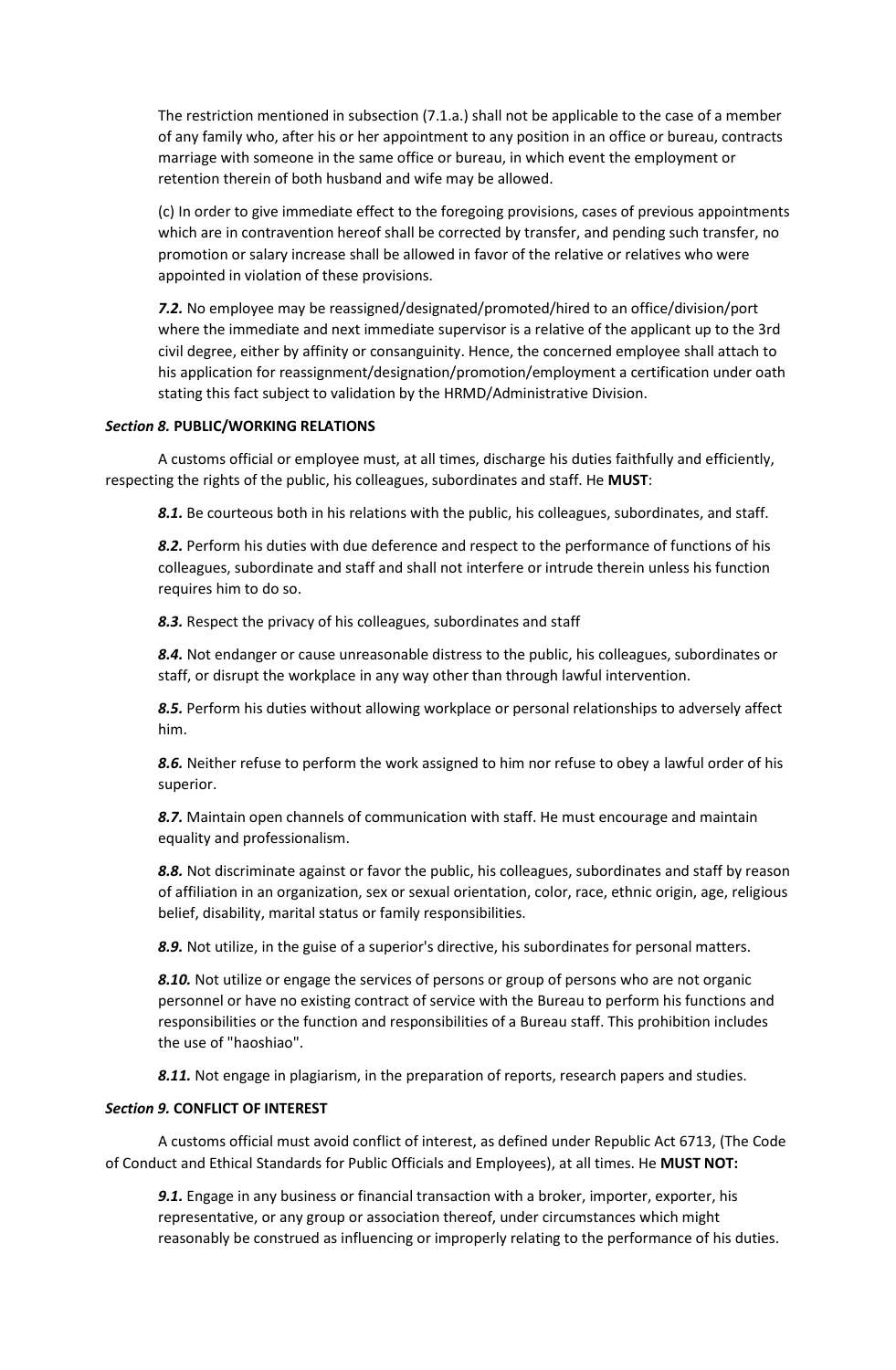*9.2.* Directly or indirectly have any financial or material interest in any transaction requiring the approval of the Bureau.

*9.3.* Recommend any person to any position in a private enterprise which has a regular or pending official transaction with the Bureau.

*9.4.* Own, manage or accept employment as officer, employee, consultant, counsel, broker, agent, trustee, or nominee in any private enterprise regulated, supervised, or licensed by the Bureau unless expressly allowed by law. This prohibition shall continue to apply within one (1) year from his retirement, resignation, or separation from office. When a conflict of interest arises, a customs official or employee shall resign from his position in any private business enterprise within thirty (30) days from his assumption of office and/or divest himself of his shareholdings or interest within sixty (60) days from such assumption.

The same rule shall apply where the customs official or employee is a partner in a partnership.

The requirement of divestment shall not apply to those who serve in an honorary capacity nor casual or temporary workers.

### *Section 10.* **PRACTICE OF PROFESSION**

Unless authorized by law and the Commissioner of Customs a customs official or employee cannot engage in the practice of his profession, carry on or conduct any business related to his profession, or engage in any other business, trade, profession or occupation for gain that have direct or indirect transactions or dealings with the Bureau.

### *Section 11.* **POLICY ON GIFTS**

The rules on the solicitation, acceptance, giving or receipt of gifts by Customs officials or employees shall be that which is provided in **Appendix "A"** of this Code.

### *Section 12.* **WHISTLEBLOWING**

A customs official or employee is encouraged to expose/report any incident of corruption to any of the following:

- a. His immediate superior
- b. His Director
- c. His Deputy Commissioner
- d. His Commissioner
- e. The Chief, Internal Inquiry and Prosecution Division
- f. The Presidential Anti-Graft Commission
- g. The office of the Ombudsman
- h. Any other office or agency authorized to received reports complaints of corruption

The rules of procedure on internal whistleblowing and reporting is provided in **Appendix "B"** of this Code.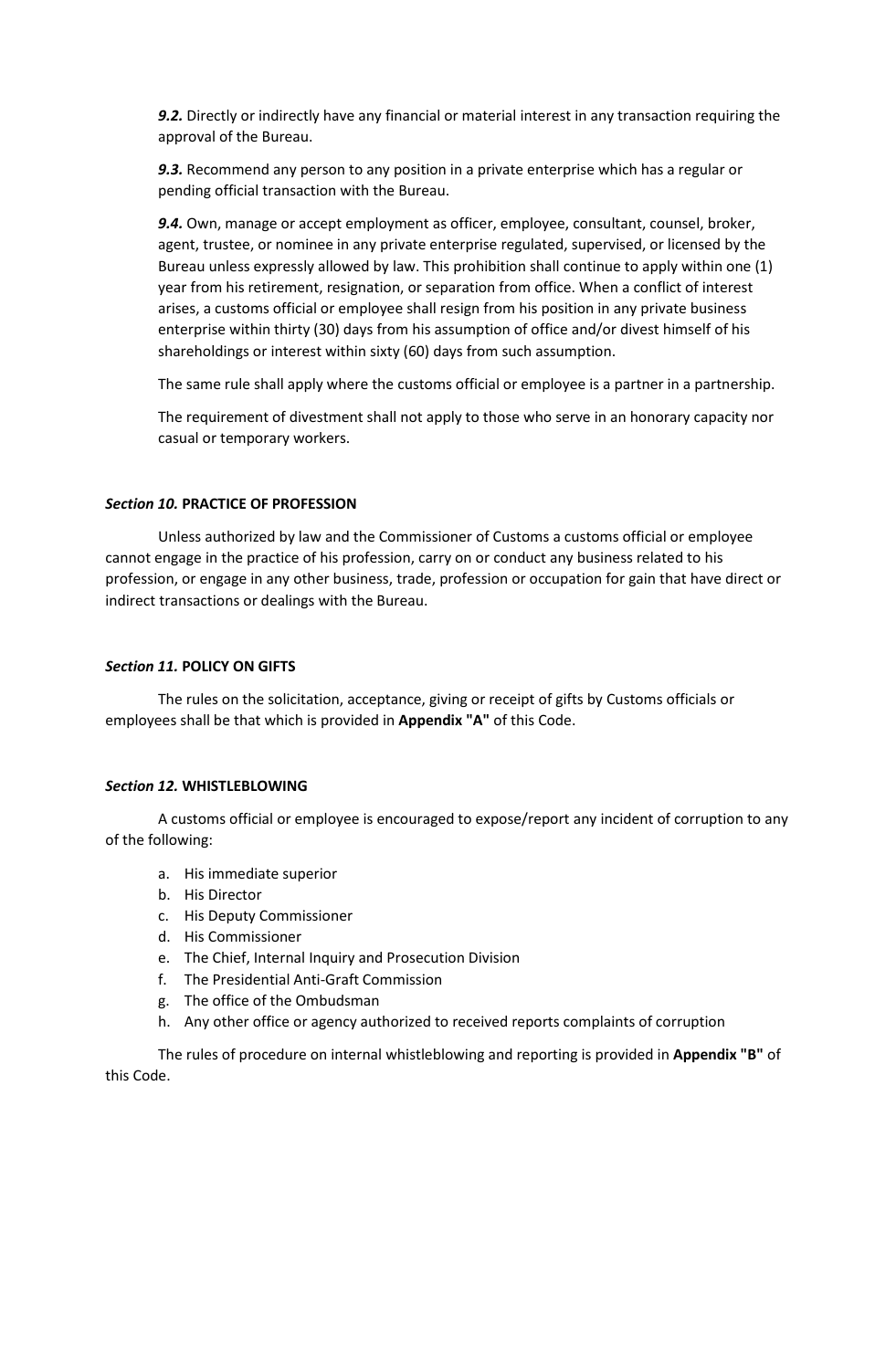## *Section 13.* **USE OF WORKSTATIONS, COMPUTERS AND OTHER OFFICE EQUIPMENTS**

In the performance of official function/s, the following rules shall be strictly implemented:

*13.1.* Servers, workstations, printers and other related equipment shall be accessed/ used by authorized personnel only. Access to servers and applications shall be regulated by valid access accounts.

*13.2.* Disclosure of personal passwords to anybody as well as usage of password by unauthorized personnel is prohibited. Both the password owner and person using the same without authority shall be penalized.

*13.3.* In performing official business, the personnel are encouraged to use officially-designated email accounts.

*13.4.* Only officially-issued thumb (flash) drives, diskettes and other mobile storage devices shall be used for data transport.

*13.5.* Downloading of any application/program shall be prohibited. All applications required by an office shall be requested officially.

*13.6.* Video streaming and downloading of songs, instrumentals or any musical-related works shall be prohibited

13.7. Access to website or search engines with sexual or terrorism-oriented content is prohibited.

*13.8.* Use of chat engines is allowed only for official communication needs.

## **Title II DEFINITION OF TERMS**

Unless specifically provided herein, the words or terminologies in this Code shall be understood in their ordinary meaning.

**Section 1. NEPOTISM** - a situation where appointments or recommendations for a position or designation or transfer are made in favor of a relative of the appointing or recommending authority, or of the chief of the bureau or office, or of the person exercising immediate supervision over the appointee. As used in this definition, the word "relative" refer to those related to the appointing authority within the third degree either of consanguinity or of affinity.

**Section 2. HAOSHIAO** - refers to any person purporting to be a customs employee and performing functions of Bureau of Customs personnel, whether or not under the direction or with the permission of BOC officials/employees.

*Section 3.* **OPEN-CLOSE EXAMINATION** - Act of examining shipments which are still inside the container by merely peeking and/or opening and immediately closing the container.

*Section 4***. TABLE EXAMINATION** - Mere examination of documents instead of actual physical examination of the shipment/cargo.

*Section 5. LAWYERING* - Performing or doing legal work or action that would benefit the importer, exporter, broker or other stakeholder, whether or not the work or action requires the intervention of his office.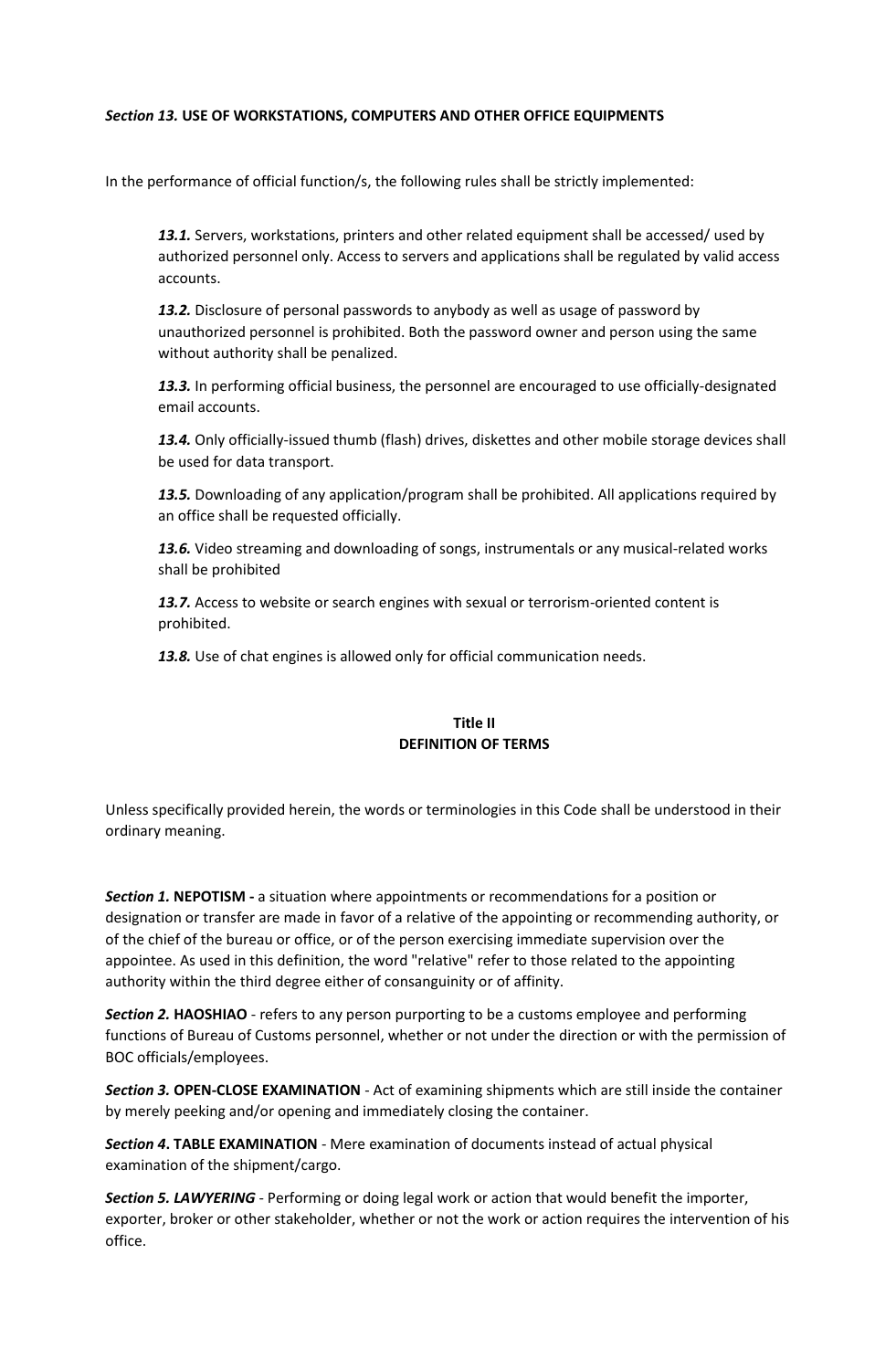*Section 6. EXTORTION*- Illegal use of one's official position or power to obtain property, funds, or patronage.

## **Title III SPECIFIC ETHICAL PROVISIONS**

In addition to the General Ethical Standards provided in this Code, the following shall govern the conduct of Customs officials and employees performing official functions, as follows:

#### **A. ASSESSMENT**

A customs official or employee performing assessment functions such as those assigned in offices or units under the Office of the Deputy Commissioner for Assessment and Operation Coordinating Group, Deputy Collector for Assessment, Entry Processing Units, Formal Entry Division, Informal Entry Division Warehousing Assessment Division, Bonds Division, Collection Division, Liquidation Billing Division, and other offices with similar functions, **MUST:**

*Section 1.* Ensure that the processing of amendments, if any, to the inward foreign manifest is in accordance with existing rules and regulations.

*Section 2.* Not sign or stamp his name in the IEIRD/IED when the documents attached to the entry for processing are falsified and incomplete.

*Section 3.* Ensure that the individual assignment of appraiser and examiner are done through a system that will assure every employee the chance of getting an assignment fairly and equitably.

*Section 4***.** Diligently and strictly check and verify the entry declarations and documents of importations, and ensure that the required documents attached to the entry are complete. Likewise, a customs official or employee should determine with utmost care that the statements and declarations on the IEIRD/IED matches with the data indicated in the attached documents and the inward foreign manifest.

*Section 5.* Maintain, at all times, records of entries for processing and entries which are already processed. Section 6. Strictly examine, appraise and classify imported articles and ensure the proper assessment of customs duties, taxes and other charges.

*Section 6.* Strictly examine, appraise and classify imported articles and ensure the proper assessment of customs duties, taxes and other charges.

**Section 7.** Assign the entry for processing to the designated section.

*Section 8.* Process only those entries assigned to his section.

*Section 9.* Perform the necessary physical examination not only on shipments selected "red" but also on shipments required to be examined pursuant to existing laws, rules and regulations. "Openclose" and "table" examinations relative to the stated shipments are not sufficient examinations as contemplated in this section.

**Section 10.** Subject the shipment for x-ray examination when the rules and regulations provides for such examination.

Section 11. Not submit or attempt to submit unlawfully altered examiner's/appraiser's return or report, to benefit himself or any other person.

*Section 12.* Not falsely declare or allege to importers or other stakeholders that their import documents are questionable, for purposes of extorting money.

*Section 13.* Expeditiously issue matching-prompt transmittal to the proper office.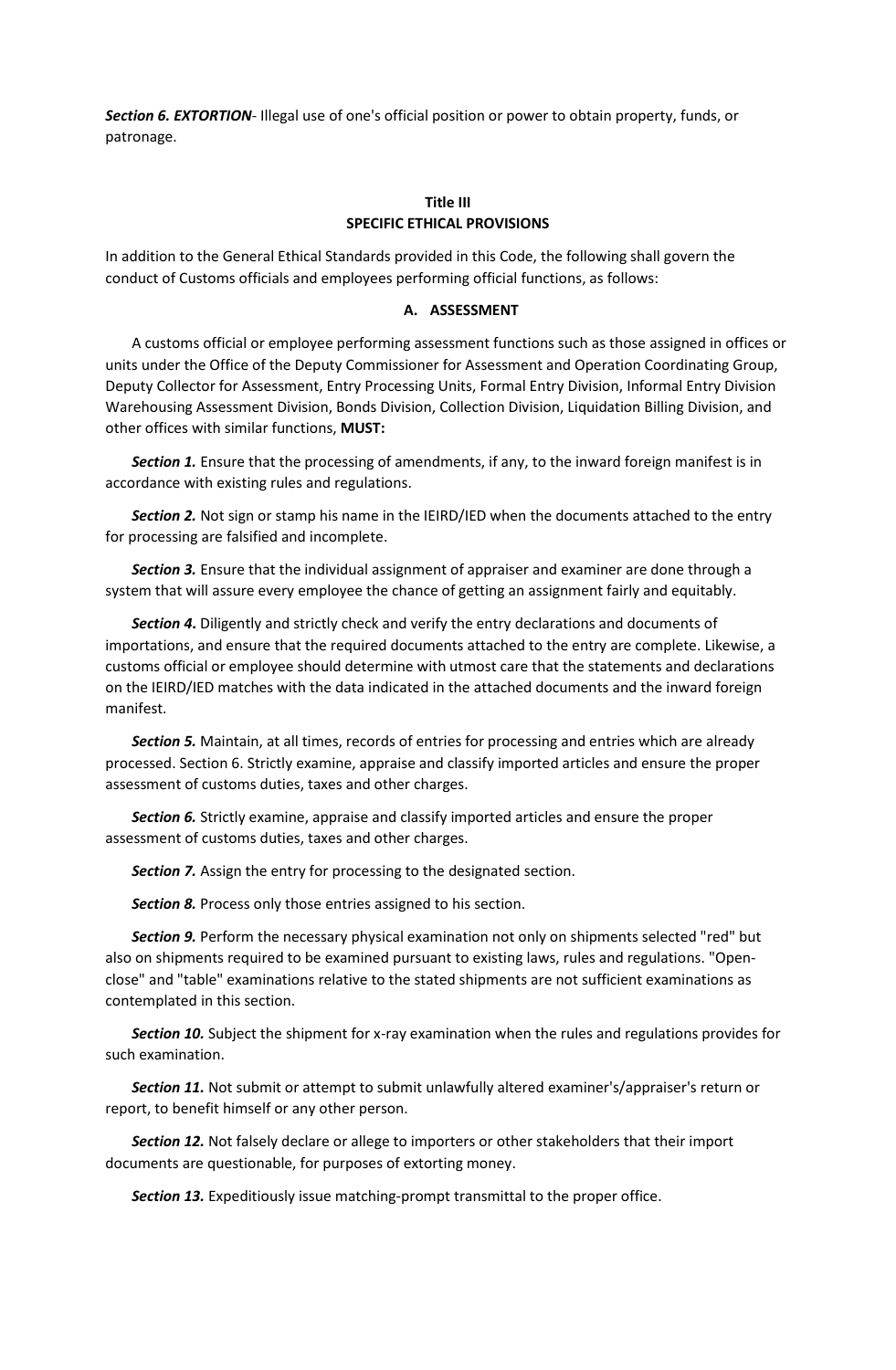*Section 14.* Ensure the expeditious liquidation of bonds; maintain records on unliquidated/due and demandable bonds; and recommend the filing of appropriate case(s) against bonding/ insurance companies that failed to comply with the conditions of the bond.

*Section 15.* Not renew accreditations of delinquent bonding companies.

## **B. OPERATIONS**

A customs official or employee performing operations functions such as those assigned in offices or units under the Office of the Deputy Commissioner for Assessment and Operations Coordinating Group and its Services and Divisions, the Office of the Deputy Collector for Operations, Piers and Inspection Division, Customs Container and Control Division, Aircraft Operations Division, Customs Duty-Free Shops Division, Auction and Cargo Disposal Division, Export Division, Customs Bonded Warehouse Division, Customs Accreditation Secretariat, and other offices with similar functions, **MUST:**

*Section 1.* Supervise the discharging of imported shipmen goods and the loading of goods for export and ensure that same matches the inward foreign manifest and the outward fore manifest. He shall not accept questionable and/or incomplete documents. Incomplete documents shall refer, but is not limited, to submitted documents which do not bear the signature of the master of the vessel or aircraft or without the Crew List, Store List, General Declaration, Drugs and Ammunitions List, Dangerous Cargo List, Health Clearances, and other documents required by the law, rules and regulations to be submitted.

*Section 2.* Ensure that the goods for transhipment are intact until it reaches final destination. A customs employee, under-guarding the goods, must see to it that during transit the seal/package is not tampered. He shall neither abandon his assigned post, nor engage in unauthorized activities, such as gambling or drinking alcoholic beverages while waiting for guard duties.

*Section 3.* Ensure compliance with the rules and regulations of duty free shopping at all times. He should not allow the purchase of goods by unqualified buyers. He should not permit the illegal withdrawal of goods from Duty Free Shops.

*Section 4.* Determine the correct value of goods that are for auction or other forms of disposal to ensure maximum profit for the government.

*Section 5.* Ensure the integrity of the auction processes. A customs employee assigned thereon must not perform any act that would give the impression of giving undue favor to a bidder. He shall give each bidder only one bidding sample. He should not allow unqualified bidder to participate in biddings. He shall immediately conduct biddings and refrain from incurring delay in the conduct of the same. Unjustified delay in the conduct of bidding is presumed intentional if it results in the depreciation of the goods as shown by the rock bottom floor prices of the goods and/or a resort to negotiated sale. When a shipment has been declared abandoned, upon expiration of the period provided in the TCCP, auction thereof must be immediately conducted to ensure that sale price is maximized.

**Section 6.** Ensure the integrity of export processes. A customs employee assigned thereon must supervise the stuffing/packing of goods/shipments for export. He shall verify actual goods against export declaration. They shall neither allow unauthorized illegal or undeclared items to be included in packages for export nor allow paper exportations.

*Section 7.* Ensure the integrity of warehousing processes. A customs employee assigned thereon must ascertain that the goods under his watch are intact and undamaged. He must not allow the illegal/unauthorized withdrawal of goods from warehouses. He in should ensure that wastages are properly assessed.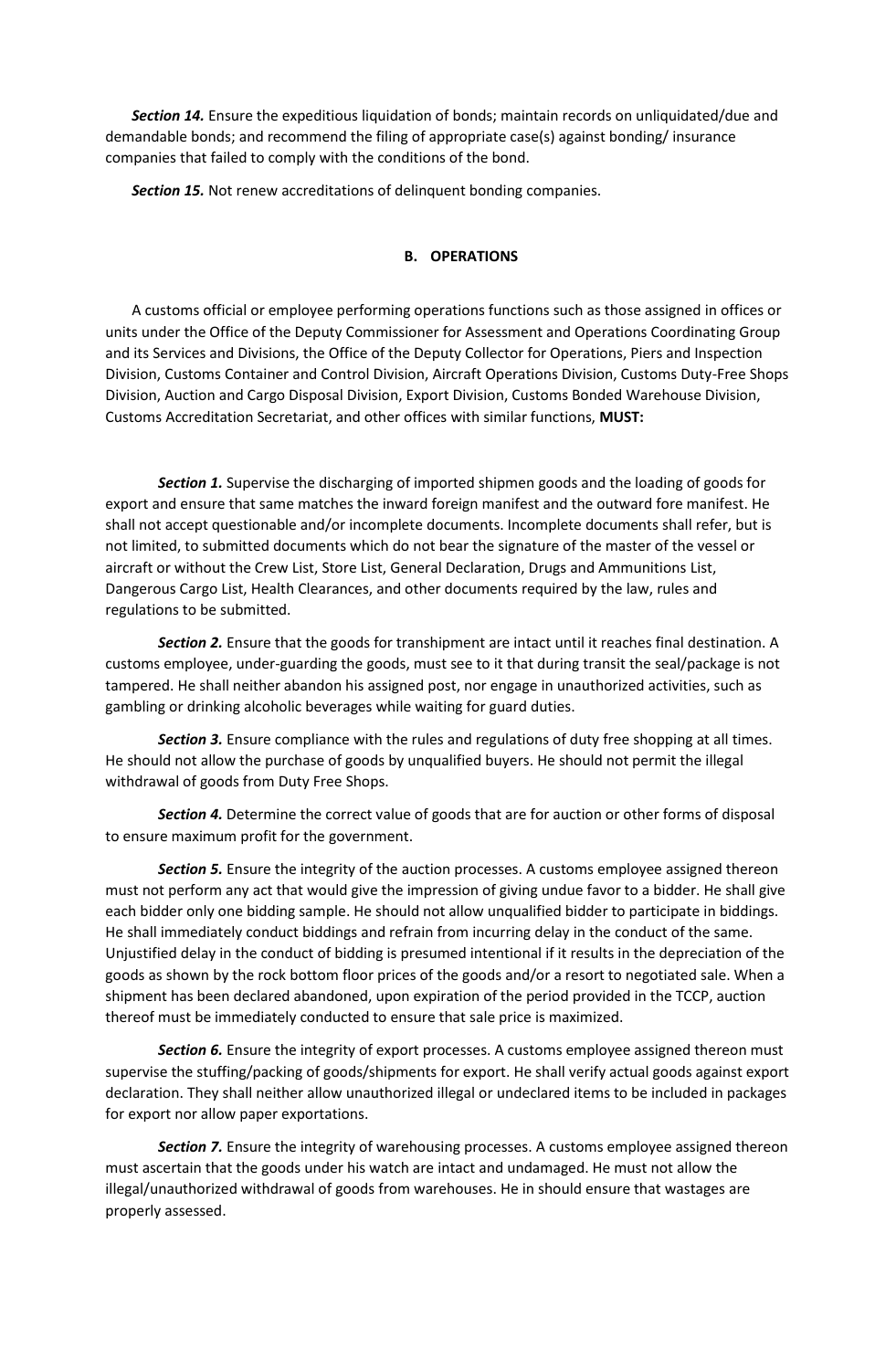*Section 8.* Ensure that imported raw materials are actually being processed at manufacturing warehouses. He should not allow the diversion of goods, whether raw materials or finished product, entered under warehousing, to the local market. Collusion s- with importers/exporters in the commission of fraudulent/illegal acts mentioned herein shall constitute grave misconduct.

*Section 9.* Not submit or attempt to submit inaccurate or false liquidation documents.

*Section 10.* Immediately report to the proper official or employee unmanifested cargo or cargo with security and safety risk.

**Section 11.** Not issue boat notes when the shipments appear to be questionable. A customs employee assigned thereon must monitor boat notes issued by him. He shall see to it that the duly received boat notes must be returned to him within the required period. He must immediately report, to the designated official or office, for verification, any issued boat note which is still outstanding beyond the mandatory period.

*Section 12.* Not permit diversion of goods covered by a boat note, unless otherwise allowed by existing laws, rules of regulations.

**Section 13.** Not abandon or leave his post without due replacement or clearance.

*Section 14.* Not accept or process application for accreditation either falsified/tampered/expired or of dubious source. A customs With incomplete documents or documents which are or might s employee must not recommend the approval of application for accreditation with incomplete or falsified/tampered/expired documents or with any derogatory report(s). He must not accept or extort money in exchange for favorable action on the application.

*Section 15.* Not submit false accreditation inspector's report or report contrary to the inspector's findings. A customs employee/inspector must not accept or extort money in exchange for favorable action on the application.

*Section 16.* Not manipulate or hack the Client Profile Registration System. A customs employee must not encode false or untruthful entries of applicants for accreditation to the computer system.

*Section 17.* Not approve the application for accreditation of brokers and importers despite the latter's non-qualification.

*Section 18.* Not withhold or delay the release of Certificate of Accreditation for purposes of extorting money.

### **C. INTELLIGENCE AND ENFORCEMENT**

A customs official or employee performing intelligence and enforcement functions such as those assigned in the Office of the Deputy Commissioner for Intelligence, Office of the Deputy Commissioner for Investigation Service and its Divisions, Enforcement and Security Service and its Divisions, Container X-Ray Inspection Group, and other offices with similar functions, **MUST:**

*Section 1.* Strictly comply with the "no-contact" policy with the subject of the investigation during the course of intelligence information gathering.

*Section 2.* Be discreet in gathering raw data and or intelligence information.

*Section 3.* Be impartial and independent in the conduct of background investigation on all applicants and employees of the Bureau.

*Section 4.* Conduct the investigation and issue his report without delay and within the period provided under existing rules and regulations.

*Section 5.* Not employ verbal or physical abuse in the conduct of investigation.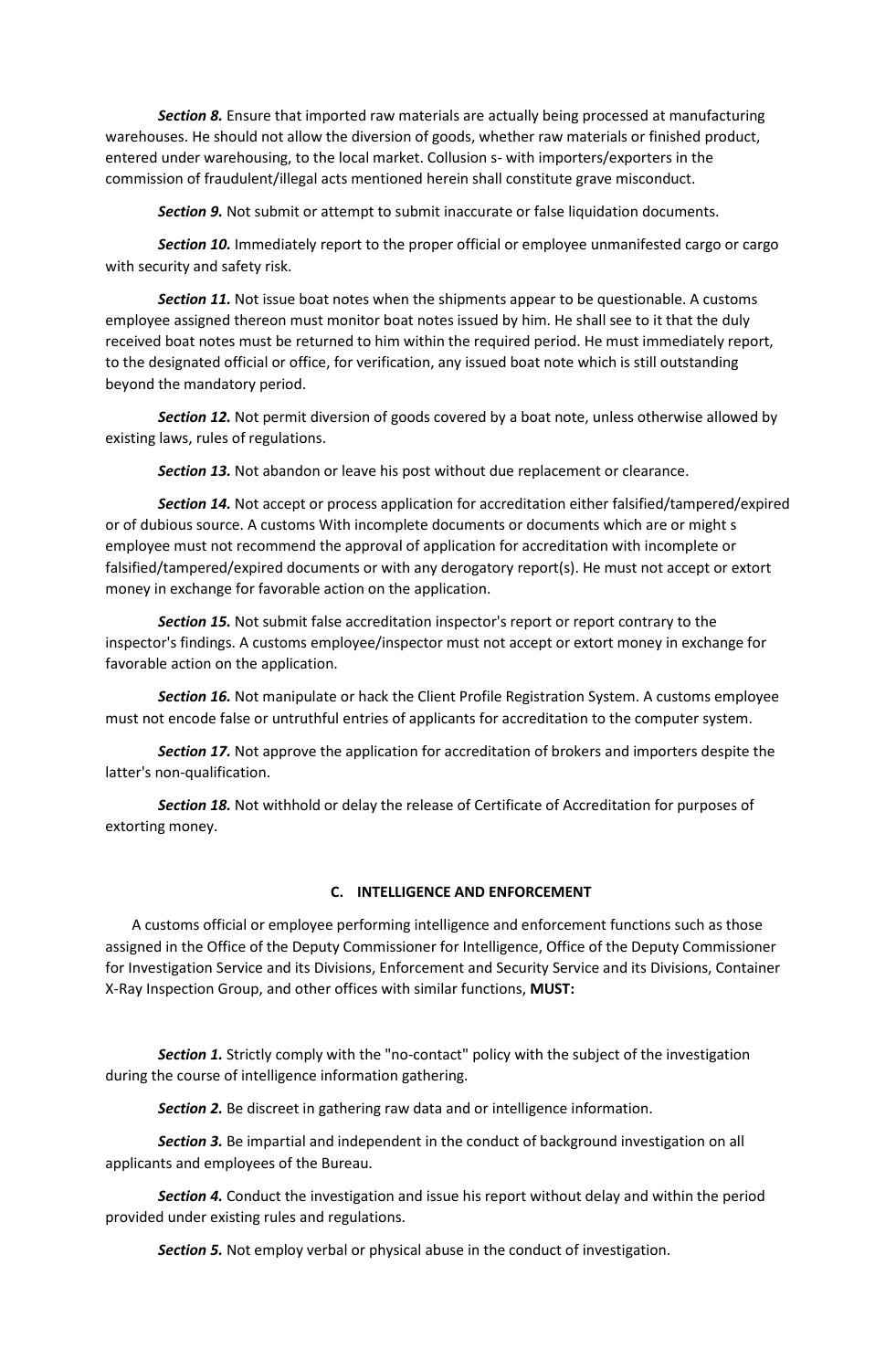*Section 6.* Not alter or adjust the finding of the investigative so as to favor or give undue advantage to the subject thereof

*Section 7.* Not use intelligence information as a tool for extortion. Any information obtained, through intelligence information gathering, background investigation or such other mode allowed the law, rules or regulations shall not be utilize for harassment.

*Section 8.* Disclose all information gathered in the investigation to his immediate superior.

*Section 9.* Perform his mandate to maintain peace and order secure buildings and establishments within the Bureau's premises throughout the various ports in the country, with utmost care and dedication and with consideration to human dignity.

**Section 10.** Be polite and courteous in dealing with employees and stakeholders and shall enforce Bureau policies, rules and regulations equally to all those entering the Bureau premises.

**Section 11.** Not leave his post while on duty. He is likewise prohibited from drinking alcoholic beverages, playing card games of gambling while within Bureau of Customs premises, even if already out of duty.

*Section 12.* Not issue alert or hold order absent any clear specific violation of the Tariff and Customs Code of the Philippines (TCCP) as amended and or any other laws, rules and regulations

*Section 13.* Not use or abuse his authority for purposes d harassing the transacting public. In the service of warrants, he shall use only necessary force and shall not employ tactics that would undermine the public's perception of the Bureau.

## **D. PASSENGER SERVICE**

A customs official or employee performing passenger service functions such as those assigned in the Office of Deputy Collector for Passenger Services, Departure Operations Division, Arrival Operations Division, Baggage Assistance Division, and other offices with similar functions, **MUST:**

*Section 1.* Be presentable and well-groomed at all times before reporting for duty; wear the uniform properly and with dignity; ensure that he is physically and psychologically fit in serving the public every time they report for work.

*Section 2.* Refrain from exhibiting improper decorum in the performance of their duties particularly in performing action that calls/attracts the attention of passenger.

*Section 3.* Exercise maximum tolerance in dealing with argumentative, irate clientele.

*Section 4.* Treat all passengers fairly regardless of whether they be very important persons (VIP) with escorts and/or liaison officers.

*Section 5.* Refrain from making any official comment to the media about incidents/aspects of government or ministerial policy or its implementation unless authorized by the Commissioner/District Collector for him to make such comment.

### **E. INFORMATION AND COMMUNICATIONS TECHNOLOGY**

A customs official or employee performing information and communications technology functions, such as those assigned in the Management and Information Systems and Technology Group and its Services and Divisions, and other offices with similar functions, **MUST:**

*Section 1.* Ensure the integrity of electronically stored data. Data manipulation or tampering, whether or not it benefited the person who committed the act or another person with dealings in Customs, shall be considered as grave offense subject to penalty/ies hereinafter provided.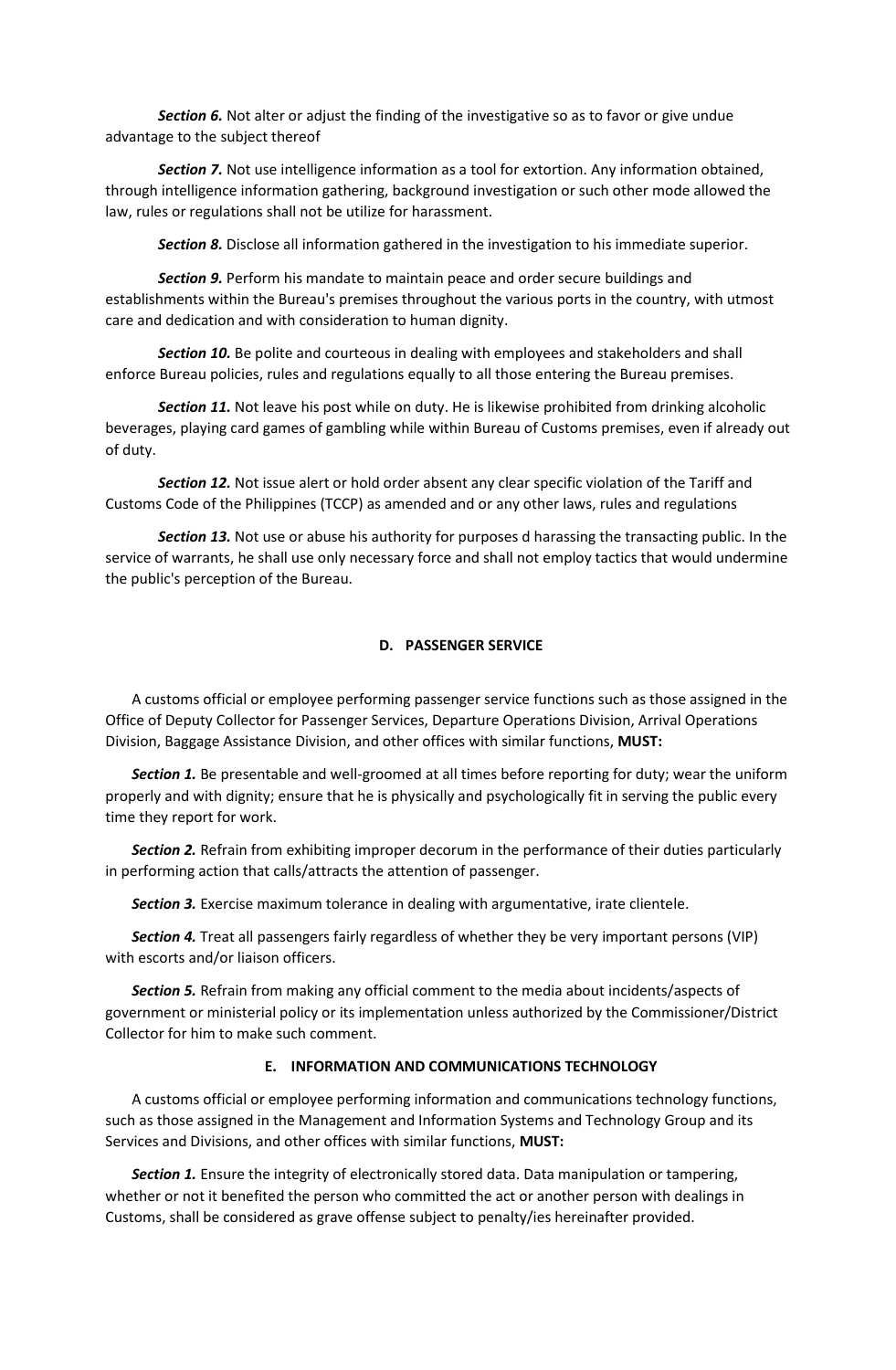*Section 2.* Desist from bringing in and out in secured or restricted premises (such as ICT/MISTG building) devices such as disc or any other related hardware components, whether personal or official.

*Section 3.* Not install and/or connect any kind of Hardware device or its part/s to BOC- issued computers without proper clearance from concerned official/s.

The following specific acts involving Software/s shall also be prohibited:

*3.1.* Installation/use of pirated/unlicensed software in Bureau-issued computers.

*3.2.* Illegal or unauthorized copying, distribution and selling of licensed/copyrighted software owned by the Bureau.

*3.3.* Illegal or unauthorized installation of obscene, violent or malicious software, games or applications in any form and kind.

*3.4.* Any act that may be considered misuse/abuse of access privilege given for the use of licensed/copyrighted software owned by the Bureau.

*3.5.* Unauthorized installation, use, upgrade of the systems and/or software with intention to share, record, transmit, alter, delete, or in any way alter information from any systems. Reactivation/deactivation must be with proper authority/clearance from proper office.

*Section 4.* Not intentionally or maliciously change/alter the selectivity system to the prejudice of the government/public, brokers, importers or other stakeholders; or, for the purpose of extortion.

*Section 5.* Not commit any act tantamount to hacking and/or unauthorized access or viewing of data in computers belonging, assigned or appropriated to someone else.

*Section 6.* Install and/or use so-called "back-up" computer programs/devices, as well as off-site back-up facilities only to ensure retrieval of necessary/important data. The same shall be subject to regular monitoring by the proper office to ensure that it will not be utilized for unofficial or illegal purpose/s.

*Section 7.* In the allocation of computers to BOC offices, accord principal consideration to the functional requirements of the particular office, to avoid perception of bias or partiality.

*Section 8.* Adhere to the Bureau's and Commission on Audit rules and regulations on equipment inventory, procurement, issuance and condemnation.

### **F. LEGAL**

A customs official or employee performing legal functions, such as those assigned in the Revenue Collection and Monitoring Group (RCMG) specifically the Legal Service, in the Law Divisions/Units in various ports, and other offices with similar functions, **MUST:**

*Section 1.* Act with dispatch on request for opinions/rulings, claims, and/or resolve complaints, petitions, cases on appeal or automatic review, within the period provided by the law, rules and regulations.

*Section 2.* Accord parties/claimants full right to be heard according to law, and, except as authorized by law, neither initiate nor consider ex parte a pending proceeding.

*Section 3.* Not recommend or suggest, specifically or by implication, to an importer/exporter/broker or other stakeholders, a lawyer, broker, accountant or law firm or brokerage company or accountant or broker to represent the former on any matter before his office or any other office in the Bureau.

*Section 4.* Not prepare pleadings or assist an importer/exporter/broker or other stakeholder, in any manner that would be tantamount to lawyering.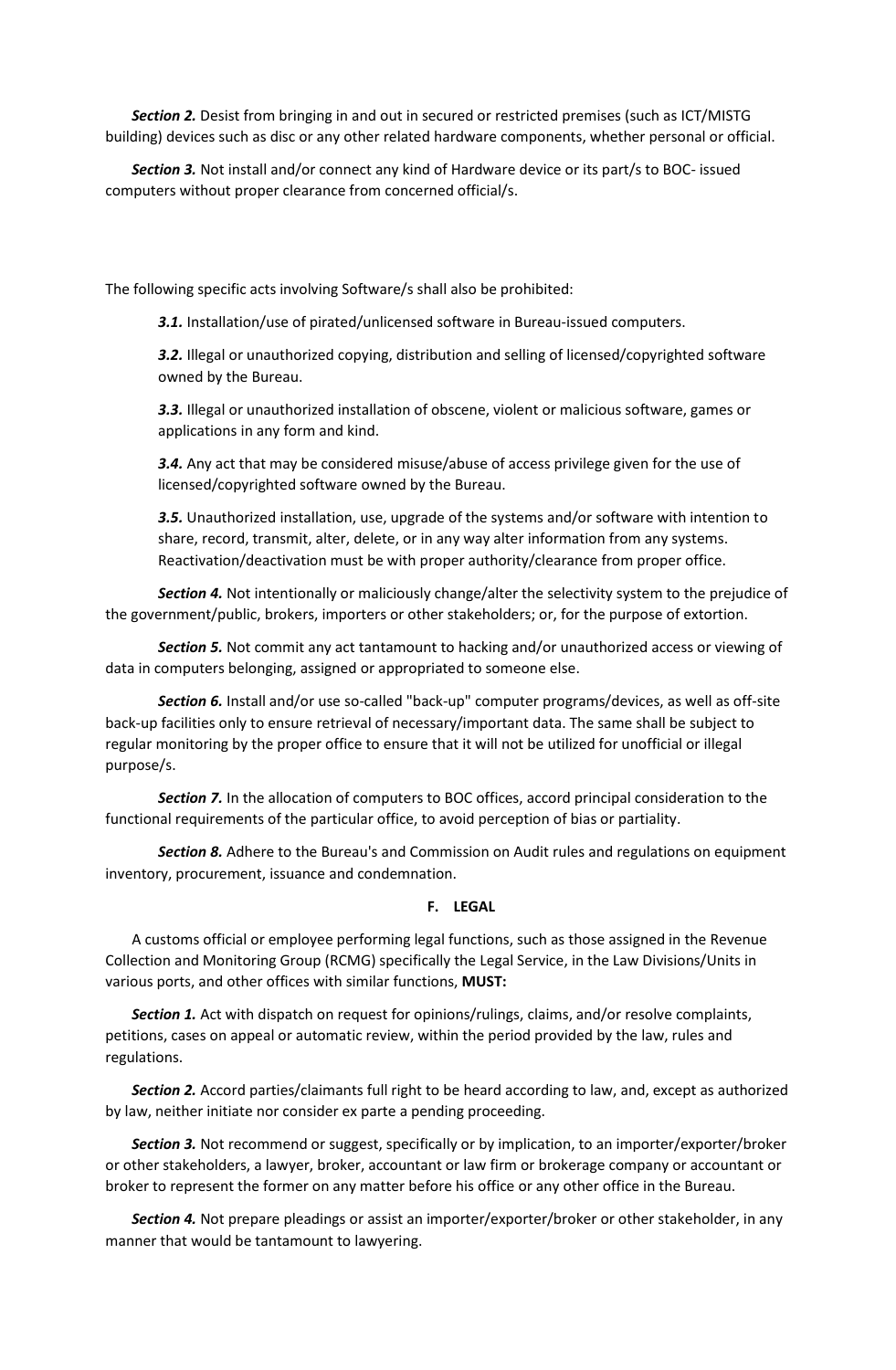*Section 5.* Include/discuss in their resolution/decision the relevant facts of the case and the applicable law, rules and regulations used as basis therein.

*Section 6.* Be patient, dignified and courteous to parties/ claimants and other persons subject to their direction and control

*Section 7.* Immediately respond and/or act on orders or directives issued by courts, ports, other offices and agencies. This includes appearance/attendance of hearings.

*Section 8.* Timely prepare and submit pleadings and such other document or evidence required by the courts, other offices or agencies.

*Section 9.* Actively prosecute cases assigned to him. Failure, without just cause, to appear or represent the Bureau, or submit pleadings resulting to dismissal by default shall be considered inefficiency and incompetence in the performance of official duties.

*Section 10.* Ensure the integrity and security of official documents and evidence in his actual possession. In case of omission/failure to produce such documents/evidence, the employee concerned shall be liable for infidelity in the custody of documents and gross neglect of duty.

*Section 11.* Not connive with importers, brokers, exporters and stakeholders in securing favorable resolution with their cases claims and request.

*Section 12.* Not engage in hostile or outrageous behaviour when appearing in courts, ports, units, or such other offices or agencies.

### **G. AUDIT**

A customs official or employee performing audit functions such as Post Entry Audit Group, Warehousing Audit and Monitoring Unit, Bonds Audit, Liquidation and Assessment Audit Division, Internal Control Office and other offices with similar functions, **MUST**:

*Section 1.* Observe the Post Entry Audit Group's dress code, Le, business attire, except in cases of onsite audit in warehouses or factories, in which case the use of attire appropriate under the circumstances is required. He is required to wear his Bureau identification card, at all times, within the premises of his work area or the auditee's premises.

*Section 2.* Conduct periodic audit and submit timely reports as required by existing regulations. The integrity of the audit report must be ensured at all times.

*Section 3.* Conduct field audit only when authorized by, or pursuant to a valid Mission Order/Audit Notification Letter issued by the proper authority.

*Section 4.* Carry out audit examinations and/or business matters only at the office or at the auditee's premises and during official hours, unless otherwise justified by extraordinary circumstances.

*Section 5.* Respect the confidentiality of information of the importer's affairs acquired in the course of audit, unless specific authority has been given to disclose information or there is a legal or professional duty to disclose.

*Section 6.* Ensure that information acquired in the course of audit is not used for personal advantage or for the advantage of third parties;

*Section 7.* Not demand money or any thing of value in exchange for withholding or suppression of unfavorable audit findings and/or incriminating supporting documents. The same will apply for nonperformance of audit on stakeholders, when the same was made in exchange for monetary consideration or any thing of value.

*Section 8.* Demand and collect the correct taxes and duties. He shall demand from affected stakeholders only what is authorized by law.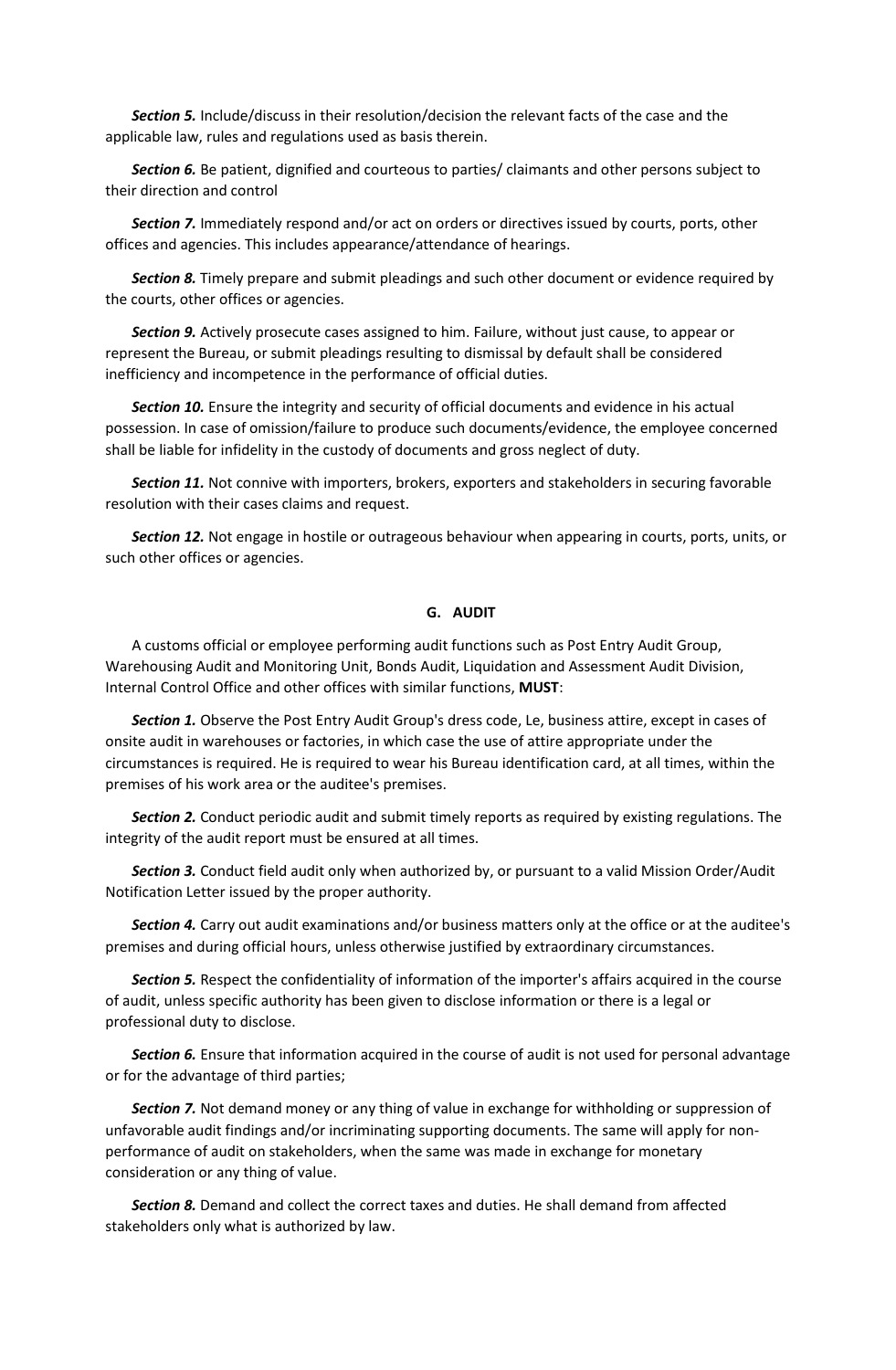*Section 9.* Disclose to his immediate superior all conflicts of interest, i.e. relationship to the importer/broker subject of his audit.

*Section 10.* Be truthful in his declaration of his whereabouts and hours of work.

**Section 11.** Observe the established security regulations on custodianship of records and property. He shall avoid the use of government property/supplies/ equipment for personal gain.

*Section 12.* Ensure the effective implementation of the systems, procedures and manual of operations of respective BOC offices.

### **H. ADMINISTRATIVE**

Customs officials or employee performing administrative functions such as those assigned at the Office of the Deputy Commissioner for Internal Administration Group, Administration Resources Office, Financial Management Office, Human Management Division, Medical and Dental Division, Accounting Division, Budget Division Planning and Policy Research Division, International Affairs Office, General Services Division, Central Records Management Division, Public Information and Assistance Division, Administrative Division, Bids and Awards Committee Members and other offices with similar functions, **MUST**:

*Section 1.* Strictly monitor the implementation of contracts specifically on quality, quantity and testing requirements.

*Section 2.* Check that validity of payment of billings always accurate, complete, and in full compliance with all rules and regulations, including time and cost allocations, He shall see to t that all records are properly duplicated for safekeeping.

*Section 3.* Strictly monitor the use/disbursements of funds. He should endeavor to comply with the austerity measures of the government and the conservation of government resources. He should strictly implement all budgetary rules and regulations pertaining to utilization/disbursements of appropriations.

*Section 4.* Issue only truthful, accurate and complete certifications.

*Section 5.* Exhibit transparency to all applicants for hiring or promotion and treat them fairly,

*Section 6.* Strictly monitor and maintain the Bureau's existing resources. He should have proper documentation and accounting of properties issued. He should effectively implement a distribution mechanism in the use of supplies and materials for a timely delivery.

*Section 7.* Conduct continuing information campaign to promote a positive image of the Bureau, specifically on anti- corruption, anti-smuggling, and revenue collection with submission of a quarterly progress report to the proper office. He should be truthful, accurate, and avoid misrepresentation of facts.

*Section 8.* Strictly adhere to existing training regulations on the evaluation and selection of trainees both local and foreign with the end that all Customs officials and employees will be given equal opportunity to avail of such trainings.

*Section 9.* Accord fair treatment to Customs officials and employees, their heirs or representatives in the processing of claims for retirement benefits, monetization of leave credits and other personnel benefits.

*Section 10.* Adhere to Commission on Audit rules and regulations and the National Archives of the Philippines pertaining to records disposal.

*Section 11.* Procure only commonly used medicines, supplies and material. Procurement of special medicines, supplies and materials should always be with prior approval of the appropriate supervisor of the requesting office/division.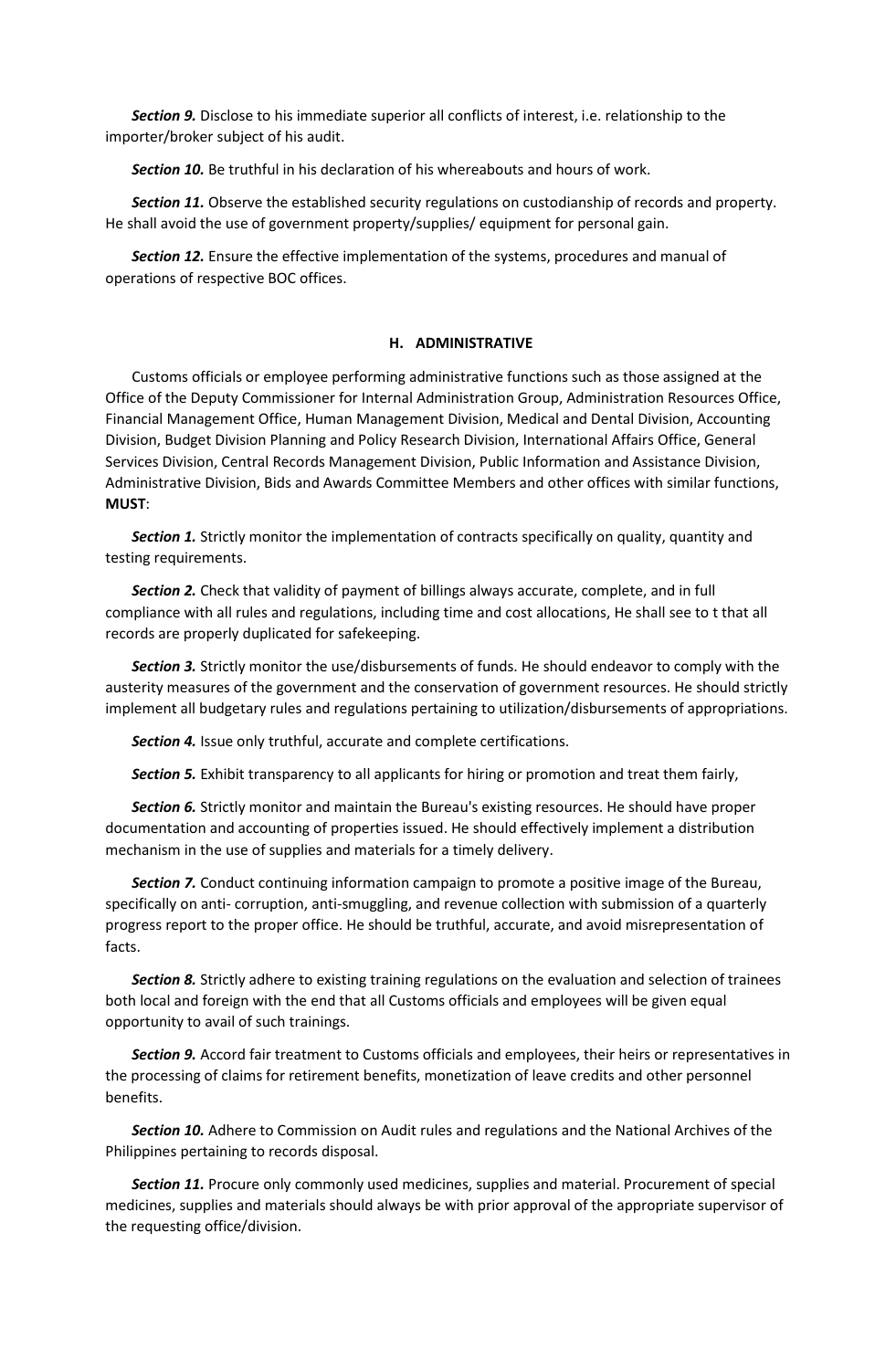*Section 12.* Strictly implement the policy that medical service including the dispensation of medicines, can be availed of by all Bureau employees and officials without discrimination as to rank position or other considerations.

*Section 13.* Comply with the provisions of Republic Act 9184 (Government Procurement Act) and relevant laws, rules and regulations on procurement. He must not engage in any outside affiliations with competitors, customers or suppliers. He shall never divulge confidential bid information. He should disclose to Bids and Awards Committee (BAC) members the presence of friends who participate in the bidding process.

*Section 14.* Not utilize information gained from confidential records to take advantage of a person. He is not allowed to release or communicate classified information.

*Section 15.* Not issue certificates for trainings not completed or attended.

*Section 16.* Not alter, falsify, destroy or mutilate any record within their control.

*Section 17.* Not use government funds for personal or financial gain. He shall immediately liquidate cash advances and/or remit to authorized depository bank/s within the period provided by law, rules and regulations.

*Section 18.* Not utilize medical/dental facilities, or one facilities for personal or private practice.

## **Title IV OFFENSES AND THEIR CORRESPONDING FACILITIES**

*Section 1.* Administrative offenses with their corresponding penalties are classified into grave, less grave and light depending on the gravity of their nature and effects on government service.

*Section 2.* The following are Grave Offenses with their corresponding penalties.

| <b>Offense</b>                                        | Penalty                   |
|-------------------------------------------------------|---------------------------|
| Dishonesty                                            | $1st$ Offense – Dismissal |
| Gross neglect of duty                                 | $1st$ Offense – Dismissal |
| Grave misconduct                                      | $1st$ Offense – Dismissal |
| Being notoriously undesirable                         | $1st$ Offense – Dismissal |
| Conviction of a crime involving moral turpitude       | $1st$ Offense – Dismissal |
| <b>Falsification of official document</b>             | $1st$ Offense – Dismissal |
| Physical or mental incapacity or disability due to    | $1st$ Offense – Dismissal |
| vicious habits                                        |                           |
| Engaging directly or indirectly in partisan political | $1st$ Offense – Dismissal |
| activities by one holding non-political office        |                           |
| Receiving for personal use of a fee, gift or other    | $1st$ Offense – Dismissal |
| valuable thing in the course of official duties or in |                           |
| connection therewith when such fee, gift or other     |                           |
| valuable thig is given by one person in the hope      |                           |
| or expectation of receiving a favor or better         |                           |
| treatment than that accorded to other persons or      |                           |
| committing acts punishable under the anti-graft       |                           |
| laws                                                  |                           |
| Contracting loans of money or other property          | $1st$ Offense – Dismissal |
| from persons with whom the office of the              |                           |
| employee has business relations                       |                           |
| Soliciting or accepting directly or indirectly, any   | $1st$ Offense – Dismissal |
| gift, gratuity, favor entertainment, loan or          |                           |
| anything or monetary value which in the course        |                           |
| of his official duties or in connection with any      |                           |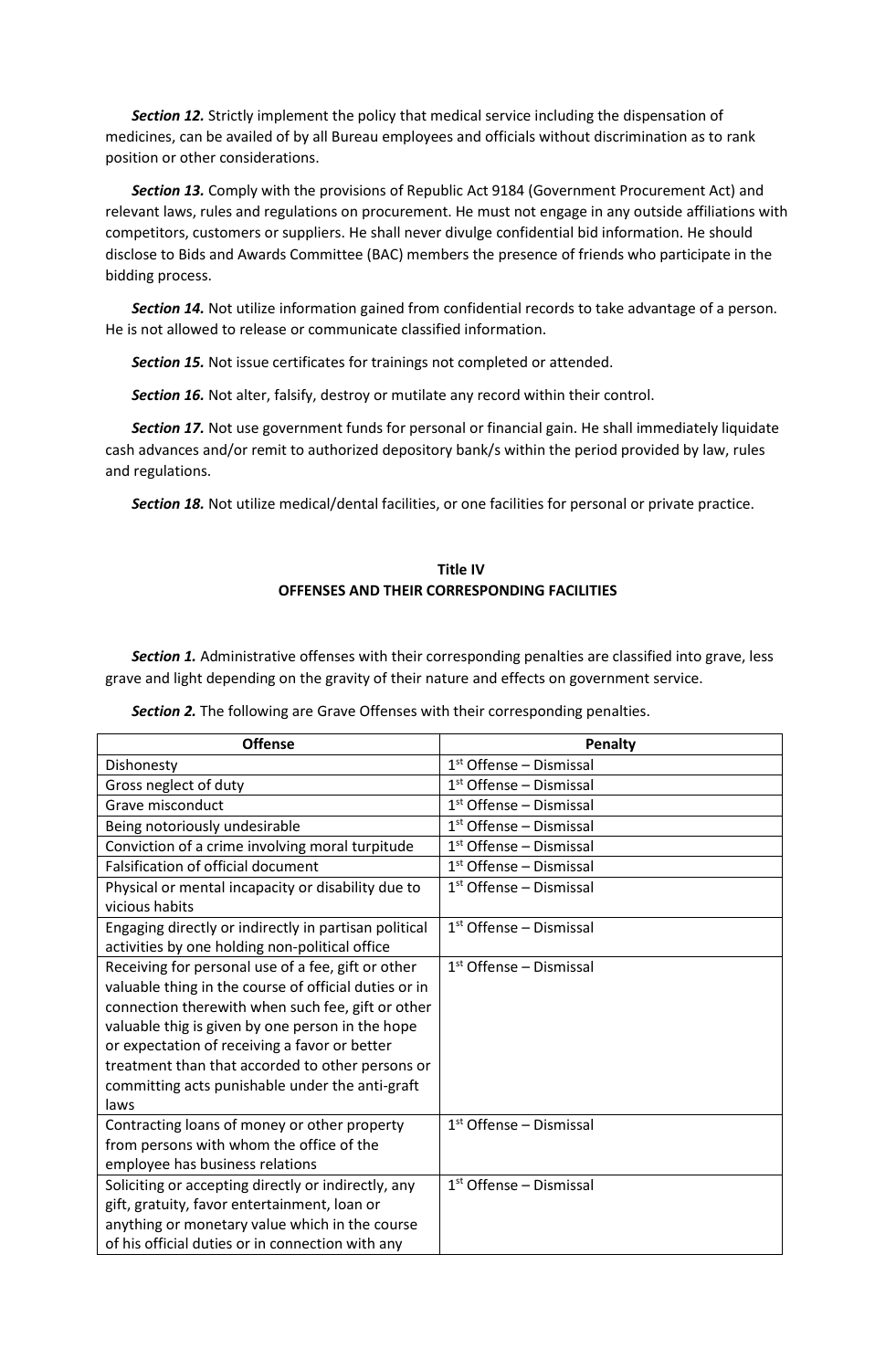| operation being regulated by, or any transaction<br>which may be affected by the functions of his<br>office. The propriety or impropriety of the<br>foregoing shall be determined by its value,<br>kinship, or relationship between giver and<br>receiver and the motivation. A thing of monetary<br>value is one which is evidently or manifestly<br>excessive by its nature |                                                                                                           |
|-------------------------------------------------------------------------------------------------------------------------------------------------------------------------------------------------------------------------------------------------------------------------------------------------------------------------------------------------------------------------------|-----------------------------------------------------------------------------------------------------------|
| Nepotism                                                                                                                                                                                                                                                                                                                                                                      | $1st$ Offense – Dismissal                                                                                 |
| Disloyalty to the Republic of the Philippines and<br>to the Filipino people                                                                                                                                                                                                                                                                                                   | $1st$ Offense – Dismissal                                                                                 |
| Oppression                                                                                                                                                                                                                                                                                                                                                                    | $1st$ Offense – Suspension for six (6) months to one<br>$(1)$ year<br>2 <sup>nd</sup> Offense - Dismissal |
| Disgraceful and immoral conduct                                                                                                                                                                                                                                                                                                                                               | $1st$ Offense – Suspension for six (6) months to one<br>$(1)$ year<br>2 <sup>nd</sup> Offense - Dismissal |
| Inefficiency and incompetence in the<br>performance of official duties                                                                                                                                                                                                                                                                                                        | $1st$ Offense – Suspension for six (6) months to one<br>$(1)$ year<br>2 <sup>nd</sup> Offense - Dismissal |
| Frequent unauthorized absences or tardiness in<br>reporting for duty, loafing, or frequent<br>unauthorized absences from duty during regular<br>office hours                                                                                                                                                                                                                  | $1st$ Offense – Suspension for six (6) months to one<br>$(1)$ year<br>$2nd$ Offense – Dismissal           |
| Refusal to perform official duty                                                                                                                                                                                                                                                                                                                                              | $1st$ Offense – Suspension for six (6) months to 1<br>$(1)$ year<br>2 <sup>nd</sup> Offense - Dismissal   |
| <b>Gross Insubordination</b>                                                                                                                                                                                                                                                                                                                                                  | $1st$ Offense – Suspension for six (6) months to one<br>$(1)$ year<br>2 <sup>nd</sup> Offense - Dismissal |
| Conduct grossly prejudicial to the best interest of<br>the service                                                                                                                                                                                                                                                                                                            | $1st$ Offense – Suspension for six (6) months to 1<br>$(1)$ year<br>2 <sup>nd</sup> Offense - Dismissal   |
| Directly or indirectly having financial and material<br>interest in any transaction requiring the approval<br>of his office. Financial and material interest is<br>defined as pecuniary or proprietary interest by<br>which a person will gain or lose something.                                                                                                             | $1st$ Offense – Suspension for six (6) months to 1<br>$(1)$ year<br>$2nd$ Offense – Dismissal             |
| Owning, controlling, managing or accepting,<br>employment as officer, employee, broker, agent,<br>trustee, or nominee in any private enterprise<br>regulated, supervised or licensed by his office,<br>unless expressly allowed by law                                                                                                                                        | $1st$ Offense – Suspension for six (6) months to 1<br>$(1)$ year<br>$2nd$ Offense – Dismissal             |
| Engaging in private practice of his profession<br>unless authorized by the constitution, law or<br>regulation, provided that such practice will not<br>conflict with his official functions                                                                                                                                                                                   | 1st Offense - Suspension for six (6) months to 1<br>$(1)$ year<br>$2nd$ Offense – Dismissal               |
| Disclosing or misusing confidential or classified<br>information officially known to him by reason of<br>his office and not made available to the public, to<br>further his private interests or give undue<br>advantage to anyone or to prejudice the public<br>interest.                                                                                                    | $1st$ Offense – Suspension for six (6) months to 1<br>$(1)$ year<br>2 <sup>nd</sup> Offense - Dismissal   |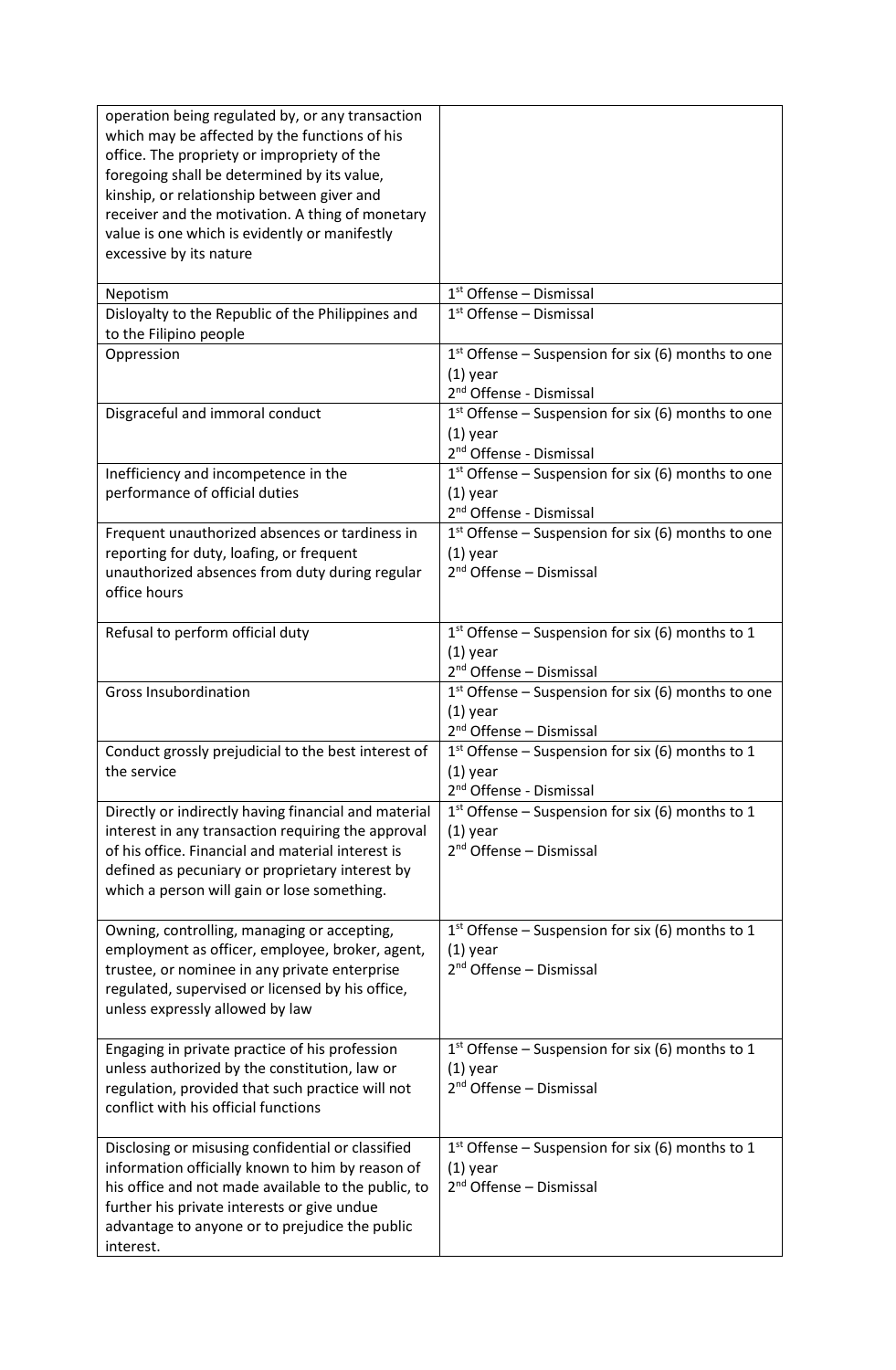| Obtaining or using any statement filed under the<br>Code of Conduct and Ethical Standards for Public<br>Officials and Employees for any purpose contrary<br>to morals or public policy or any commercial<br>purpose other than by news and communications<br>media for dissemination to the general public | $1st$ Offense – Suspension for six (6) months to 1<br>$(1)$ year<br>$2nd$ Offense – Dismissal           |
|------------------------------------------------------------------------------------------------------------------------------------------------------------------------------------------------------------------------------------------------------------------------------------------------------------|---------------------------------------------------------------------------------------------------------|
| Recommending any person to any position in<br>which has a regular or pending official<br>transaction with his office, unless such<br>recommendation or referral is mandated by (1)<br>law, or (2) international agreements,<br>commitment and obligation, or as part of the<br>function of his office.     | $1st$ Offense – Suspension for six (6) months to 1<br>$(1)$ year<br>2 <sup>nd</sup> Offense – Dismissal |

**Sec. 2.** The following are less grave offenses with their corresponding penalties.

| Simple neglect of duty                               | 1 <sup>st</sup> Offense- Suspension for one (1) month and |
|------------------------------------------------------|-----------------------------------------------------------|
|                                                      | one $(1)$ day to six $(6)$                                |
|                                                      | 2 <sup>nd</sup> Offense - Dismissal                       |
| Simple misconduct                                    | 1st Offense- Suspension for one (1) month and             |
|                                                      | one $(1)$ day to six $(6)$                                |
|                                                      | 2 <sup>nd</sup> Offense - Dismissal                       |
| Gross discourtesy in the course of official duties   | 1 <sup>st</sup> Offense- Suspension for one (1) month and |
|                                                      | one $(1)$ day to six $(6)$                                |
|                                                      | 2 <sup>nd</sup> Offense - Dismissal                       |
| Violation of existing civil service law and rules of | 1 <sup>st</sup> Offense-Suspension for one (1) month and  |
| serious nature                                       | one $(1)$ day to six $(6)$                                |
|                                                      | 2 <sup>nd</sup> Offense - Dismissal                       |
| Insubordination                                      | 1 <sup>st</sup> Offense- Suspension for one (1) month and |
|                                                      | one $(1)$ day to six $(6)$                                |
|                                                      | 2 <sup>nd</sup> Offense - Dismissal                       |
| <b>Habitual drunkenness</b>                          | 1st Offense- Suspension for one (1) month and             |
|                                                      | one $(1)$ day to six $(6)$                                |
|                                                      | 2 <sup>nd</sup> Offense - Dismissal                       |
| Unfair discrimination in rendering public service    | 1 <sup>st</sup> Offense-Suspension for one (1) month and  |
| due to party affiliation or preference               | one (1) day to six (6)                                    |
|                                                      | 2 <sup>nd</sup> Offense - Dismissal                       |
| Failure to resign from his position in the private   | 1 <sup>st</sup> Offense-Suspension for one (1) month and  |
| business enterprise within thirty (30) days from     | one $(1)$ day to six $(6)$                                |
| assumption of public office when conflict of         | 2 <sup>nd</sup> Offense - Dismissal                       |
| interest arises and/or failure to divest himself of  |                                                           |
| his shareholdings or interest in private business    |                                                           |
| enterprise within sixty (60) days from assumption    |                                                           |
| of public office when conflict of interest arises:   |                                                           |
| Provided, however, That where a conflict of          |                                                           |
| interest arises for those who are already in the     |                                                           |
| service, the official or employee must either        |                                                           |
| resign or divest himself of said interest within the |                                                           |
| periods herein-above provided, reckoned form         |                                                           |
| the date when the conflict of interest had arisen.   |                                                           |
|                                                      |                                                           |
| Failure to file Swom Statements of Assets,           | 1 <sup>st</sup> Offense-Suspension for one (1) month and  |
| Liabilities and Net Worth, and Disclosure of         | one $(1)$ day to six $(6)$                                |
| <b>Business Interest and Financial Connections</b>   | 2 <sup>nd</sup> Offense - Dismissal                       |
| including those of their spouses and unmarried       |                                                           |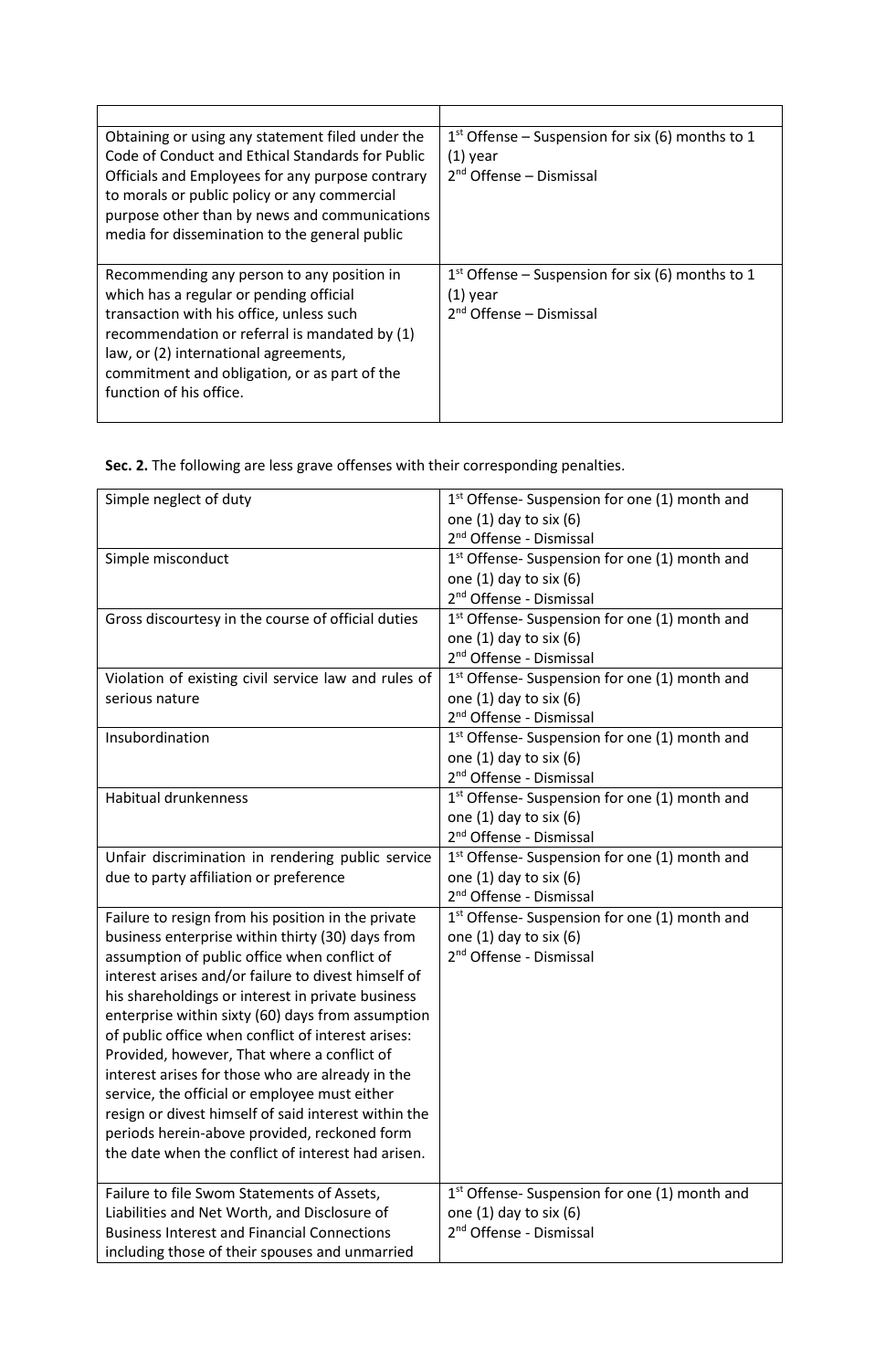| children under eighteen (18) years of age living in |  |
|-----------------------------------------------------|--|
| their household.                                    |  |
|                                                     |  |

# **Sec. 3.** The following are light offenses with their corresponding penalties:

| Discourtesy in the course of official duties     | $1st$ Offense – Reprimand                                                            |
|--------------------------------------------------|--------------------------------------------------------------------------------------|
|                                                  | $2^{nd}$ Offense – Suspension for one (1) day to thirty                              |
|                                                  | $(30)$ days                                                                          |
|                                                  | 3rd Offense - Dismissal                                                              |
| Improper or unauthorized solicitation of         | $1st$ Offense – Reprimand                                                            |
| contributions from subordinate employees         | $2^{nd}$ Offense – Suspension for one (1) day to thirty                              |
|                                                  | $(30)$ days                                                                          |
|                                                  | 3rd Offense - Dismissal                                                              |
| Violation of reasonable office rules and         | $1st$ Offense – Reprimand                                                            |
| regulations.                                     | 2 <sup>nd</sup> Offense - Suspension for one (1) day to thirty                       |
|                                                  | $(30)$ days                                                                          |
|                                                  | 3rd Offense - Dismissal                                                              |
| Frequent unauthorized (Habitual Tardiness)       | $1st$ Offense – Reprimand                                                            |
|                                                  | $2^{nd}$ Offense – Suspension for one (1) day to thirty                              |
|                                                  | $(30)$ days                                                                          |
|                                                  | 3rd Offense - Dismissal                                                              |
| Gambling prohibited by law                       | $1st$ Offense – Reprimand                                                            |
|                                                  | $2^{nd}$ Offense – Suspension for one (1) day to thirty                              |
|                                                  | $(30)$ days                                                                          |
|                                                  | 3rd Offense - Dismissal                                                              |
| Refusal to render overtime service               | $1st$ Offense – Reprimand                                                            |
|                                                  | $2^{nd}$ Offense – Suspension for one (1) day to thirty                              |
|                                                  | $(30)$ days                                                                          |
|                                                  | 3rd Offense - Dismissal                                                              |
| Disgraceful, immoral, dishonest conduct prior to | $1st$ Offense – Reprimand                                                            |
| entering the service                             | $2^{nd}$ Offense – Suspension for one (1) day to thirty                              |
|                                                  | $(30)$ days                                                                          |
|                                                  | 3rd Offense - Dismissal                                                              |
| Borrowing money by superior officers from        | $1st$ Offense – Reprimand                                                            |
| subordinates                                     | $2^{nd}$ Offense – Suspension for one (1) day to thirty                              |
|                                                  | $(30)$ days                                                                          |
|                                                  | 3rd Offense - Dismissal                                                              |
|                                                  | 1 <sup>st</sup> Offense - Reprimand                                                  |
|                                                  | $2^{nd}$ Offense – Suspension for one (1) day to thirty                              |
|                                                  | $(30)$ days<br>3rd Offense - Dismissal                                               |
|                                                  |                                                                                      |
| Lending money at usurious rates of interest      | $1st$ Offense – Reprimand<br>$2^{nd}$ Offense – Suspension for one (1) day to thirty |
|                                                  | $(30)$ days                                                                          |
|                                                  | 3rd Offense - Dismissal                                                              |
| Willful failure to pay just debts                | $1st$ Offense – Reprimand                                                            |
|                                                  | 2 <sup>nd</sup> Offense - Suspension for one (1) day to thirty                       |
|                                                  | $(30)$ days                                                                          |
|                                                  | 3rd Offense - Dismissal                                                              |
| Pursuit of private business, vocation or         | $1st$ Offense – Reprimand                                                            |
| profession without the permission required by    | $2^{nd}$ Offense – Suspension for one (1) day to thirty                              |
| civil service rules and regulations              | $(30)$ days                                                                          |
|                                                  | 3rd Offense - Dismissal                                                              |
| Lobbying for personal interest or gain in        | $1st$ Offense – Reprimand                                                            |
| legislative hall and offices without authority   | $2^{nd}$ Offense – Suspension for one (1) day to thirty                              |
|                                                  | $(30)$ days                                                                          |
|                                                  | 3rd Offense - Dismissal                                                              |
|                                                  |                                                                                      |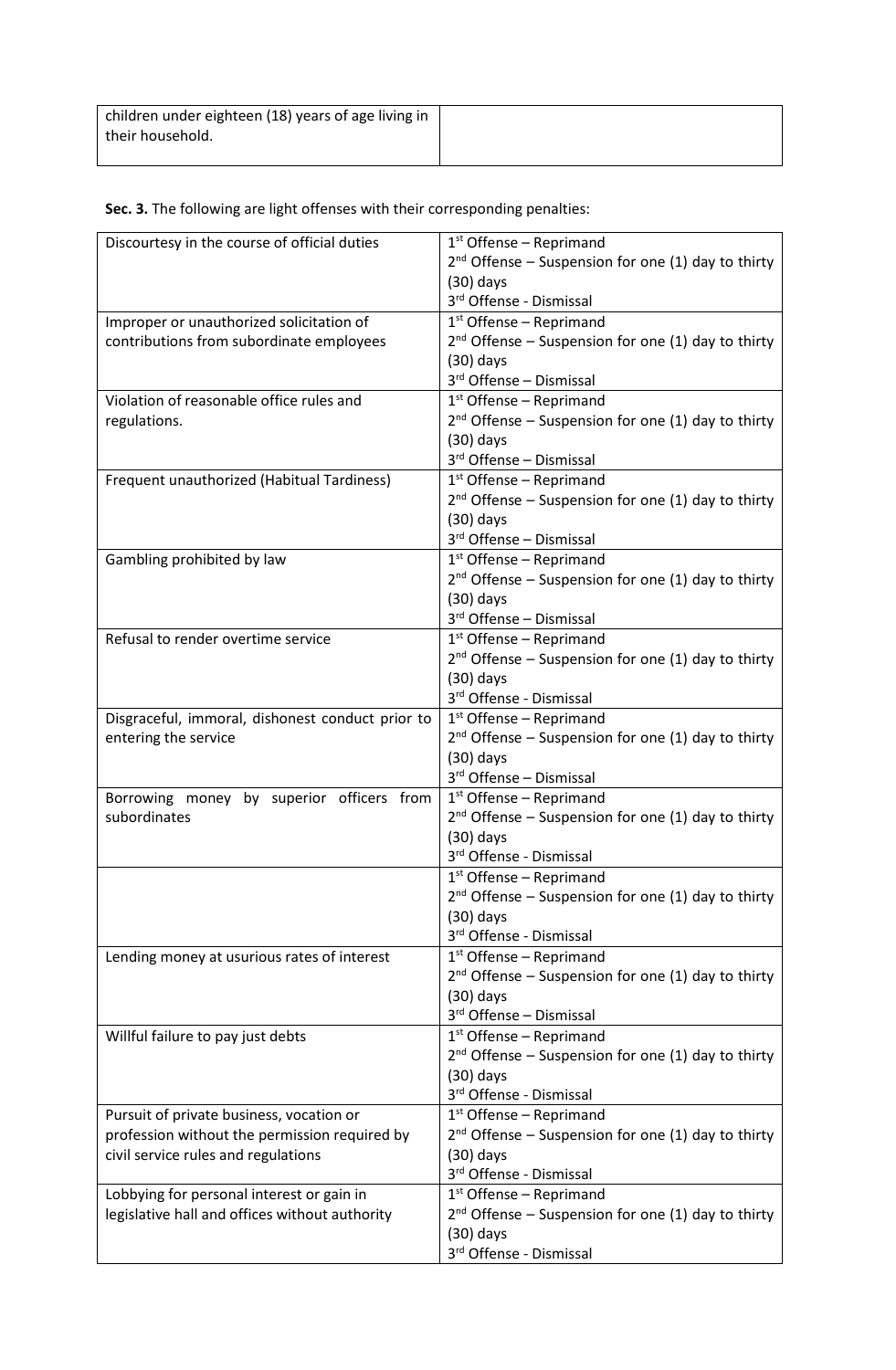| Promoting the sale of tickets in behalf of private<br>enterprises that are not intended for charitable<br>or public welfare purposes and even in the latter<br>cases if there is no prior authority<br>Failure to act promptly on letters and request                                                                                                                                                                                                                         | $1st$ Offense – Reprimand<br>$2^{nd}$ Offense – Suspension for one (1) day to thirty<br>$(30)$ days<br>3rd Offense - Dismissal<br>$1st$ Offense – Reprimand |
|-------------------------------------------------------------------------------------------------------------------------------------------------------------------------------------------------------------------------------------------------------------------------------------------------------------------------------------------------------------------------------------------------------------------------------------------------------------------------------|-------------------------------------------------------------------------------------------------------------------------------------------------------------|
| within five (5) or (10) days from receipt, except as<br>otherwise provided in the rules implementing the<br>Code of Conduct and Ethical Standards for Public<br>Officials and Employees and the Anti-Red Tape<br>Law                                                                                                                                                                                                                                                          | $2^{nd}$ Offense – Suspension for one (1) day to thirty<br>$(30)$ days<br>3rd Offense - Dismissal                                                           |
| Failure to process documents and complete<br>action on documents and papers within a<br>reasonable time from preparation thereof,<br>except as otherwise provided in the Anti-Red<br>Tape Law and the rules implementing the Code of<br><b>Conduct and Ethical Standards for Public Officials</b><br>and Employees<br>Failure to attend to anyone who wants to avail<br>himself of the services of the office, or act<br>promptly and expeditiously on public<br>transactions | $1st$ Offense – Reprimand<br>2 <sup>nd</sup> Offense - Suspension for one (1) day to thirty<br>$(30)$ days<br>3rd Offense - Dismissal                       |
| Engaging in the private practice of his profession<br>unless authorized by the Constitution, law or<br>regulation, provided that such practice will not<br>conflict with his official functions.                                                                                                                                                                                                                                                                              | $1st$ Offense – Reprimand<br>$2^{nd}$ Offense – Suspension for one (1) day to thirty<br>$(30)$ days<br>3rd Offense - Dismissal                              |
|                                                                                                                                                                                                                                                                                                                                                                                                                                                                               | $1st$ Offense – Reprimand<br>$2nd$ Offense – Suspension for one (1) day to thirty<br>$(30)$ days<br>3rd Offense - Dismissal                                 |

## **Title V RULES ON RECEIVING AND HANDLING ADMINISTRATIVE COMPLAINTS**

## **Rule I PRELEMINARY PROVISIONS**

*Section 1.* **TITLE –** Theses Rules shall be known as the "BOC Rules of Procedure".

*Section 2.* **SCOPE –** Subject to the Grievance Mechanism provided in **Appendix "C"** of this Code, these Rules shall govern the procedures in receiving and handling of administrative complaints against Bureau of Customs (BOC) officials and employees.

## **Rule II COMPLAINT**

*Section 1.* **FORM OF COMPLAINT –** A complaint against a customs employee shall be in writing subscribed and sworn to by the complainant. Complaints initiated by the disciplining authority, however, need not be under oath. Requests for investigations shall be treated as complaints only when ordered by the Commissioner, his Deputies, District Collectors, Directors or the Central Grievance Committee.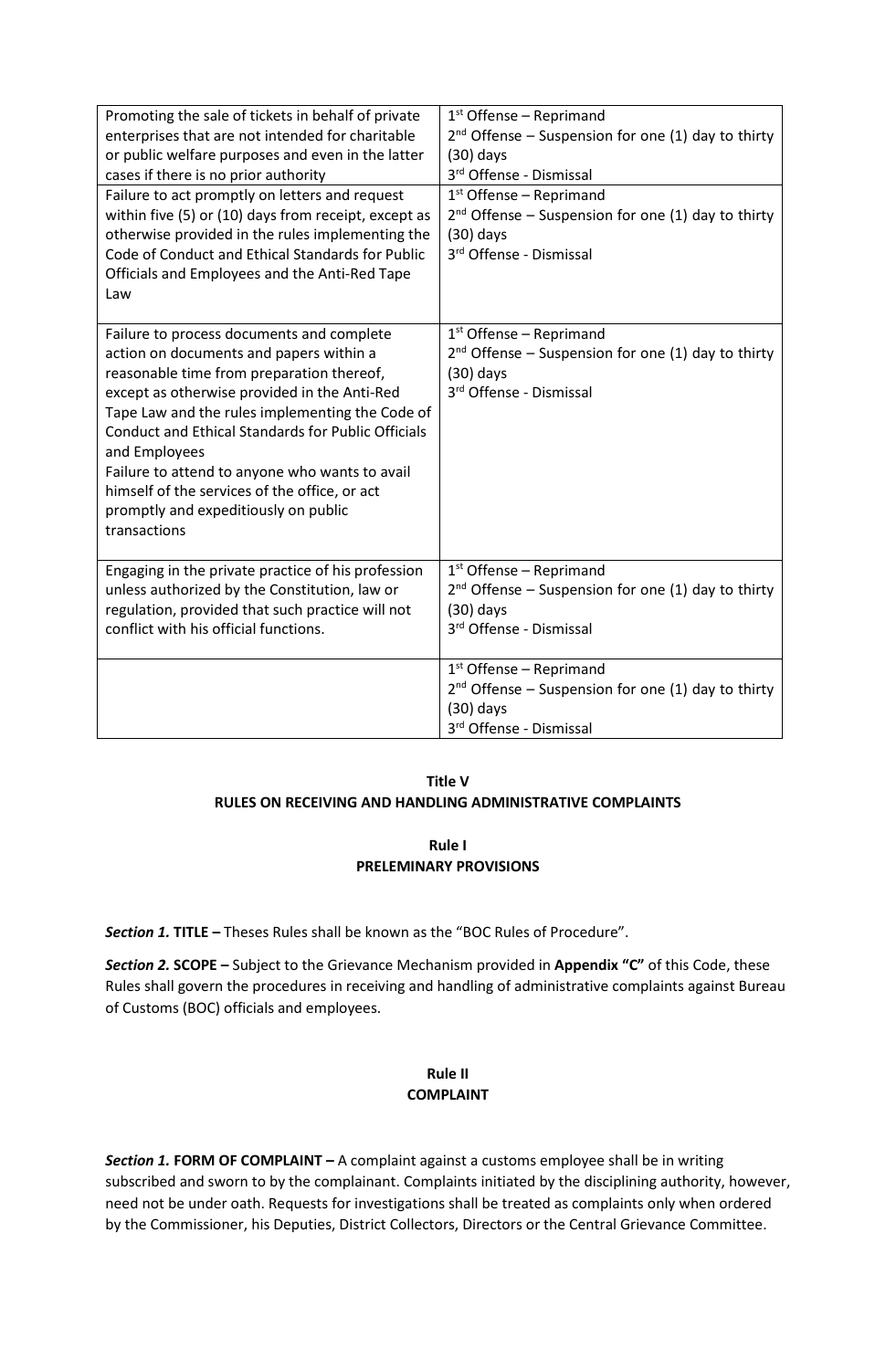The complaint should contain the following:

a. full name and address of the complainant;

b. full name and address of the person complained of, as well as the latter's position and office of employment;

c. a narration of the relevant and material facts which shows the acts or omissions allegedly committed by the employee complained of;

d. certified true copies of documentary evidence and affidavits of the complainant's witnesses, if any and;

e. certification and statement of non-forum shopping.

Failure to comply with any of foregoing requirements with result in the dismissal of the complaint

*Section 2.* **ANONYMOUS COMPLAINTS** - No anonymous complaint to the allegations or supported by documentary or direct evidence, in which case the person complained of may be required complaint shall be entertained unless there is obvious truth or to comment.

*Section 3.* **COMPLAINTS, WHERE FILED** - A complaint shall be filed, at any time, before the Internal Inquiry and Prosecution Division (IIPD) or other office performing similar functions.

*Section 4.* **ACTION ON THE COMPLAINT** - Upon receipt of the complaint, office clerk of IIPD or other office performing similar functions shall, within twenty-four (24) hours from receipt thereof, make a case folder and assign a docket number therein, clearly indicating the name(s) of the Customs personnel complained of or subject of investigation and the complainant(s), if any. Within the twenty-four (24) hour period, he shall forward the case folder to the Chief IIPD who, in turn, shall, within forty-eight (48) hours from receipt, assign the same to an investigator.

*Section 5.* **COMPLAINTAGAINST IIPD** – A complaint against personnel of IIPD or other office performing similar functions shall be in the same form addressed directly to the Commissioner. The latter, within five (5) days from receipt thereof shall constitute an independent body to conduct the requisite preliminary investigation. The preliminary investigation shall be conducted in the same manner as provided herein.

## **RULE III PRELIMINARY INVESTIGATION**

*Section 1.* **PRELIMINARY INVESTIGATION DEFINED** - A preliminary investigation involves the ex parte examination of records and documents submitted by the complainant and the person complained of, as well as the documents readily available from other government offices. During the said investigation, the parties are given the opportunity to submit affidavits and counter-affidavits. Failure of the person being complained of to appear in the Preliminary Investigation or to submit his counteraffidavit shall be considered as waiver of his right thereof.

*Section 2.* **PROCEDURE**- The preliminary investigation shall be conducted in the following manner:

> a. Within ten (10) days from receipt of the case folder of the Chief, IIPD or other office performing similar function the investigating officer shall evaluate the same I finds no ground to continue with the investigation he recommend the dismissal of the complaint, otherwise b shall issue a subpoena, attaching thereto a copy of the complaint and the supporting affidavits and documents to the respondent directing the latter to file his Counter Affidavit/Answer.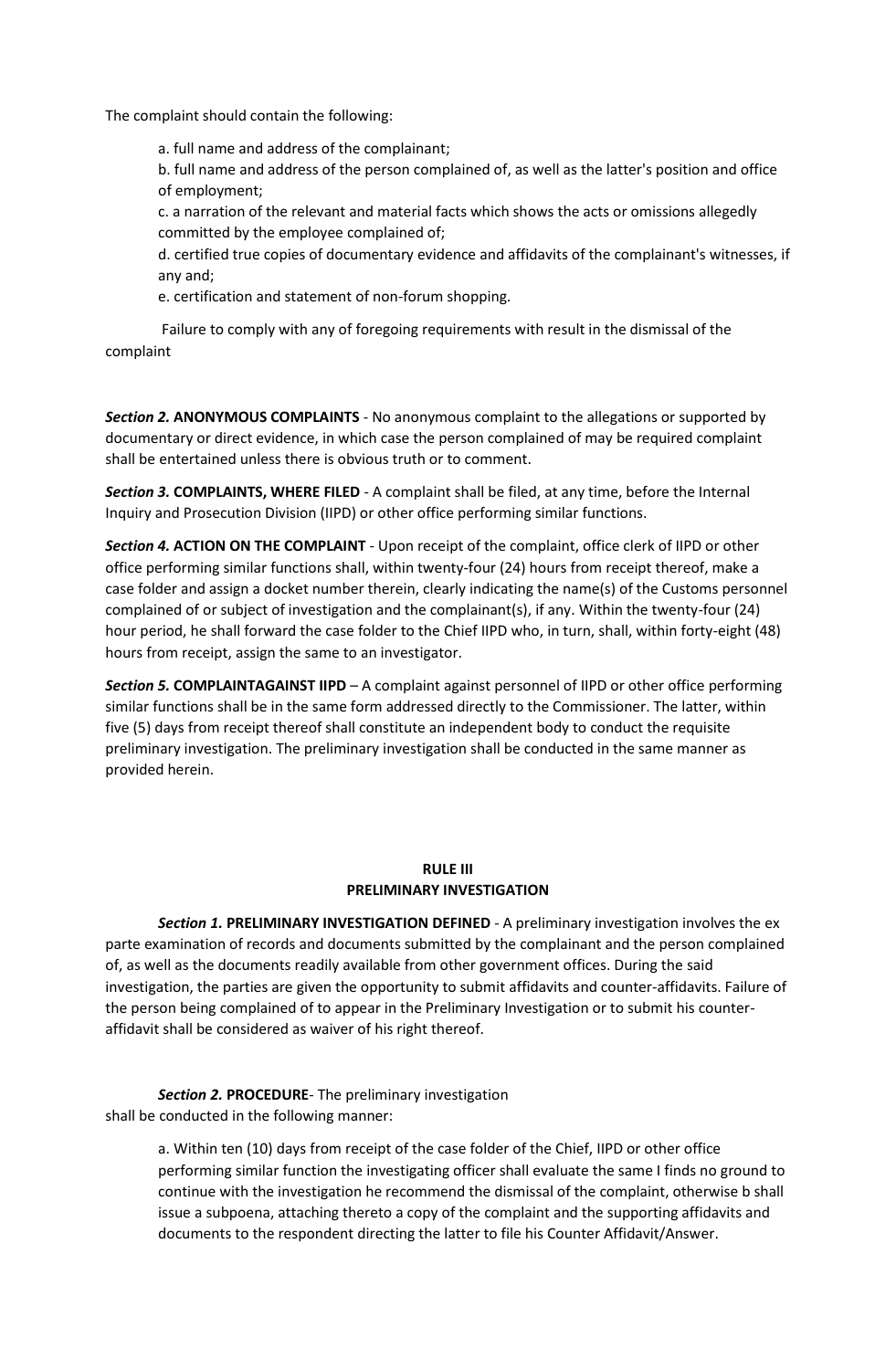b. Within ten (10) days from receipt of the subpoena, the respondent shall submit his Counter-Affidavit/Answer and that of his witnesses and other supporting documents relied upon for his defense respondent shall not be allowed to file a Motion to Dismiss in lieu of a Counter-Affidavit. copy furnished the complainant. The

c. If the respondent cannot be subpoenaed, or if subpoenaed does not submit his Counter-Affidavit/Answer within the ten (10) day period, the investigating officer shall resolve the complaint based on the evidence presented by the complainant.

d. The investigating officer may set a hearing if there are facts and issues to be clarified from a party or a witness. The parties can be present at the hearing but without the right to examine or cross-examine. They may, however, submit to the investigating officer questions which may be asked to the party or witness concerned.

e. The hearing shall be held within ten (10) days from submission of the counter-affidavits and other documents or from the expiration of the period for their submission. shall be terminated within five (5) days.

f. The Preliminary Investigation shall not exceed sixty (60) days from receipt of complaint; Provided, that the sixty-day period may be extended for valid and compelling reasons.

*Section 3***. RESOLUTION OF CASES AND QUANTUM OF EVIDENCE** - Within thirty (30) days from termination of the Preliminary Investigation, the investigating officer shall submit an Investigation Report which shall contain a recommendation on whether a prima facie case has been duly established that would warrant the issuance of a Formal Charge against an erring Customs employee. Otherwise, if no prima facie case has been established, the Investigator shall recommend, upon concurrence of the Chief UPD or other office performing similar functions, that the complaint shall be dismissed. In any case, no complaint shall be dismissed without the approval of the Commissioner.

*Section 4.* **FORMAL CHARGE** – Upon finding of a prima facie case, a Memorandum, signed by the Investigator-On-Case duly concurred by the Chief IIPD or other office performing similar functions, recommending that a Formal Charge be issued against the erring customs employee. The Memorandum and the Formal Charge, together with the entire case folder shall be forwarded to the Director, CIIS. The latter, if he concurs with the finding(s), shall, within ten (10) days from receipt thereof forward the same to the Deputy Commissioner Intelligence Group. Otherwise, he may return the same to the IIPD or other office performing similar functions for further investigation. The reinvestigation should not exceed fifteen (15) days from receipt of the case folder by the IIPD or other office performing similar functions. The Deputy Commissioner, Intelligence Group, may also order a reinvestigation, within the same period if he is not satisfied with the finding(s), otherwise, he must submit/ forward the Formal Charge, together with the case folder, to the Commissioner of Customs for his appropriate action.

Whenever warranted, the Formal Charge shall include a prayer for the issuance of Preventive Suspension against the erring employee.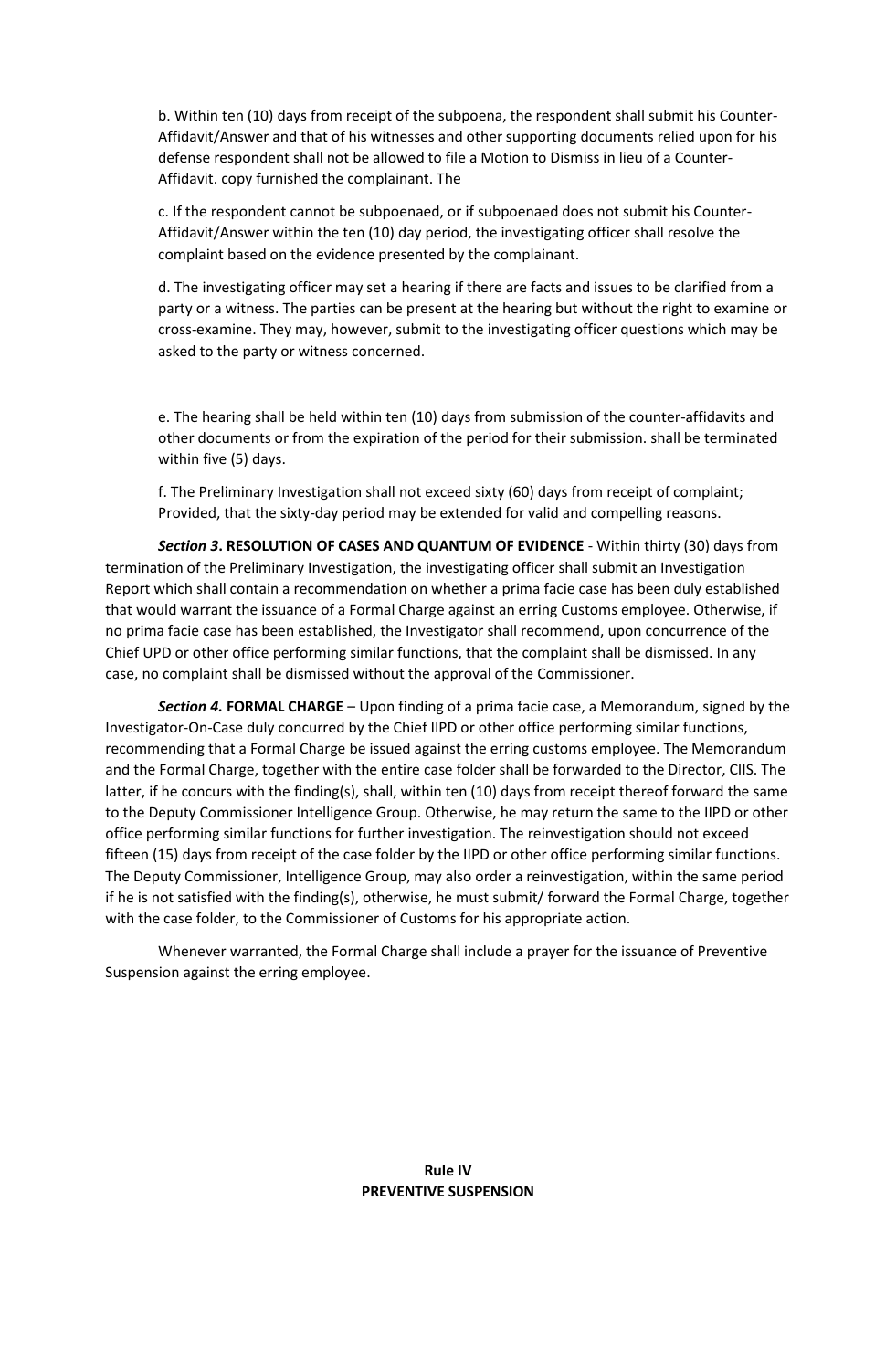*Section 1.* **PREVENTIVE SUSPENSION**- Upon petition of the complainant, recommendation of the IIPD or other office performing similar functions, or motu proprio, the Commissioner may issue an order of preventive suspension upon service of the Formal Charge or immediately thereafter, if there are reasons to believe that the respondent is guilty of charges which would warrant removal from the service, or if the respondent's continued stay in office may prejudice the just, fair and independent disposition of the case filed against him, or if the charge involves:

### a) Dishonesty;

- b) Oppression;
- c) Grave Misconduct; or
- d) Neglect in the performance of duty.

In lieu of preventive suspension, for the same purpose, the Commissioner may reassign respondent to other units of the Bureau during the formal proceedings.

*Section 2.* **DURATION** - The preventive suspension shall continue until the case is terminated; however, the total period of preventive suspension should not exceed ninety (90) days.

Nevertheless, when the delay in the disposition of the case is due to the fault, negligence or any cause attributable to the respondent, the period of such delay shall not be counted in computing the period of suspension herein provided.

Upon expiration of the period of preventive suspension, the respondent shall be automatically reinstated. The Directors, Legal Service and Administration Office, are tasked to monitor the service compliance of the preventive suspension.

The Commissioner or the Deputy Commissioner, Internal Administration Group, pursuant to existing laws, rules and regulations, for purposes of clarifying/determining if the respondent is reinstated to his previous position or to a new position, and to determine the date of effectivity of the reinstatement, shall issue a Personnel Order to that effect. The same shall be served to the parties and the Directors, Legal Service and Administration Office, for information and their appropriate action.

## **Rule V FORMAL PROCEEDINGS**

*Section 1.* **TRANSMITTAL OF THE CASE FOLDER THE LEGAL SERVICE -** Within fifteen (15) days from receipt of the Formal Charge and the case folder, the Commissioner shall forward the same to the Legal Service for evaluation.

*Section 2.* **ROUTING OF THE CASE FOLDER TO THECHIEF, PLD -** Within five (5) days from receipt of the Formal Charge and the case folder, the Director, Legal Service shall forward the same to the Chief, Prosecution and Litigation Division (PLD).

*Section 4.* **ISSUANCE OF SUMMONS -** The hearing Officer shall, within five (5) days from receipt of the Formal Charge, issue summons requiring the respondent to file his Answer to the Formal Charge.

*Section 5.* **ANSWER** – Within ten (10) days from service of Summons, the respondent shall file his answer to the complaint and serve a copy thereof on the complainant and the IIPD.

*Section 6.* **EFFECT OF FAILURE TO ANSWER** – Should the respondent fail to answer the Formal Charge within the period above provided, he shall be considered to have waived his right for resolution.

thereto and the Hearing Officer may consider the case submitted

*Section 7.* **PRE-HEARING -** The Hearing Officer may conduct a pre-hearing conference, following the procedure on pre-hearing as provided for under the rules on Administrative cases in the civil service.

*Section 8.* **HEARING -** Whether, on the basis of the Answer and pleadings submitted by the parties, the hearing Officer deems it necessary to conduct a formal hearing, he shall issue a Notice of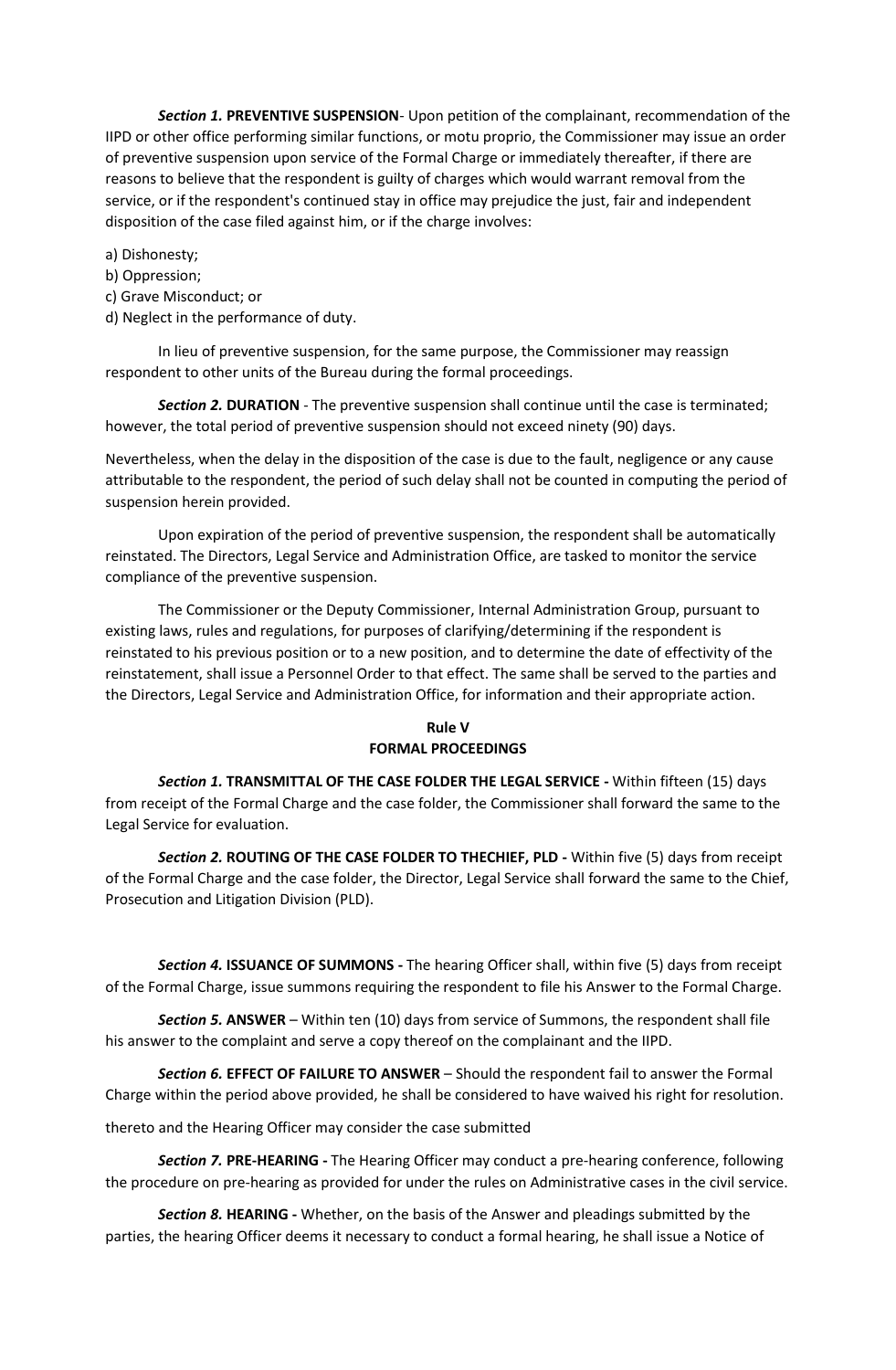Hearing, within ten (10) days from submission of the last pleading requiring the parties to appear on the date, time and place stated in the notice.

No postponement or continuance shall be allowed by the Hearing Officer except upon meritorious grounds and subject to the requirement of expeditious disposition of cases. In any case, the formal hearing shall be terminated within fifteen (15) calendar days.

Subject to the requirements of due process in administrative cases, the technicalities of law, procedure and evidence shall not strictly apply thereto. The Hearing Officer may avail himself of all reasonable means to ascertain speedily the facts of the case. He shall take full control of the proceedings, with proper regard to the right of the parties to due process, and shall limit the presentation of evidence to matters relevant to the issue(s) before him and necessary for a just and speedy disposition of the case.

**Section 9. SUBMISSION OF POSITION PAPERS – Within fifteen (15) days from termination of** hearing, the Hearing Office shall issue an Order requiring the parties to submit their respective Position Papers, after which the case is deemed submitted for resolution.

## **RULE VI DECISION**

*Section 1.* **SUBMISSION OF THE CASE FOR DECISION -** Within ten (10) days from submission by the parties of their position papers or such other pleadings they may submit, or the lapse of the period to submit the same, the case shall be declared submitted for decision.

*Section 2.* **RENDITION OF DECISION -** Not later than thirty (30) days after the case is declared submitted for decision the Hearing Officer shall submit a proposed decision containing his findings and recommendation for the approval of the Commissioner. The proposed decision shall be reviewed by the Director of the Legal Service and the Deputy Commissioner for Revenue Collection and Monitoring Group (RCMG). Except for valid and compelling reasons, the period for review by the Director, Legal Service and the Deputy The decision shall be clear and concise and shall include a Commissioner, RCMG shall not exceed thirty (30) days. brief statement of the: a) facts of the case; b) issues involved; c) applicable laws or rules; d) conclusions and the reasons thereof.

*Section 3.* **EXECUTION OF THE DECISION -** Upon approval by the Commissioner of the decision, he shall forward the same to the Internal Administration Group, who shall serve the decision to the parties, through the Human Resource Management Division. for information and compliance.

## **Rule VII**

## **MOTION FOR RECONSIDERATION OR REINVESTIGATION**

*Section 1***. MOTION FOR RECONSIDERATION OR REINVESTIGATION: GROUNDS -** A motion for reconsideration or reinvestigation may only be entertained if filed within fifteen (15) days from receipt of the decision, order or Formal Charge by the party on the basis of any of the following grounds:

a) New evidence had been discovered which materially affects the order, directive or decision; or

b) Grave errors of facts or laws or serious irregularities have been committed prejudicial to the interest of the respondent;

Only one motion for reconsideration or reinvestigation shall be allowed, and the Commissioner, through the PLD shall resolve the same within five (5) days from the date of receipt of the Motion.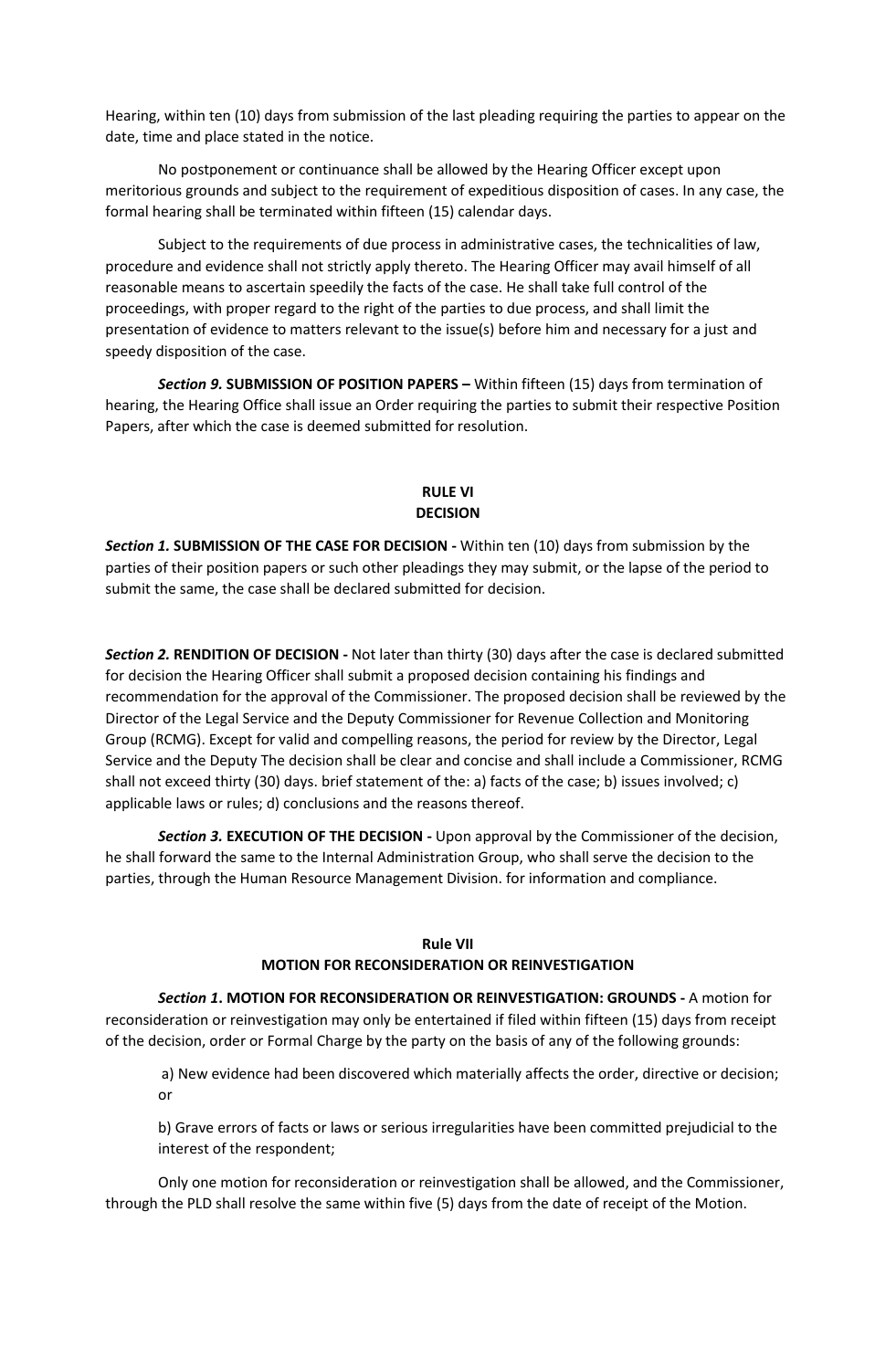## **Rule VIII APPEALS**

**Section 1. APPEAL -** decision of the Commissioner of Customs may file an appeal to the Civil Service Commission in accordance with Rule 43 of the Uniform Rules on Administrative Cases in the Civil Service.

## **Rule IX MISCELLANEOUS PROVISIONS**

*Section 1.* **MOTION TO INHIBIT –** No Motion to inhibit or motion for inhibition can be filed. Similarly, no motions to transfer the case to the IIPD and other investigative bodies within the Bureau shall be entertained. Once a case has been filed with the IIPD, it shall operate to vest it with jurisdiction to the exclusion of other investigating bodies with the Bureau.

*Section 2.* **PROHIBITED PLEADINGS -** The IIPD and other office performing similar functions or the Legal Service shall not entertain motions for clarification, bills of particular or motions to dismiss which tends to delay the conduct of administrative proceedings. If such pleadings are filed by persons complained of or subject of an investigation, the same shall be considered as his her counter-affidavit.

*Section 3.* **MOTION TO DISMISS BASED ON UNREASONABLE LENGTH OF TIME INVESTIGATE/HEAR -** All pending investigation/hearing of cases not resolved by IIPD a other office performing similar functions or the Legal Service within one (1) year from the time of receipt of the complaint or the Formal Charge may, upon motion of the complainant, be dismissed.

*Section 4.* **CONFIDENTIALITY OF INVESTIGATION HEARING -** Investigation of cases shall be strictly confidential Any person who shall disclose or deliberately obtain confidential information gained during such investigation/hearing shall be deal with in accordance with Section 3604 of the Tariff and Custom: Code and this Code.

*Section 5.* **RULES OF COURT, APPLICATION -** In all matters not provided in these rules, the Rules of Court and/or Uniform Rules on Administrative Cases shall apply in a suppletory character, or by analogy whenever practicable and convenient.

## **Title X FINAL PROVISIONS**

*Section 1.* **REPEALING CLAUSE -** All CAO's, CMOS, administrative issuances, rules and regulations or parts thereof that are in conflict with this Code are hereby repealed or modified accordingly.

*Section 2.* **APPLICABILITY; EFFECTIVITY** - This Code shall take effect fifteen (15) days after publication.

## *RULES ON GIFTS AND BENEFITS*

## **RULE I PURPPOSE**

Consistent with the policy of the Bureau of eradicating all conceivable forms of graft and corruption among its officials and employees, who should not only be honest but above suspicion and reproach, there is a need to establish rules on gifts and benefits that are peculiar to the officials and employees of the Bureau of Customs.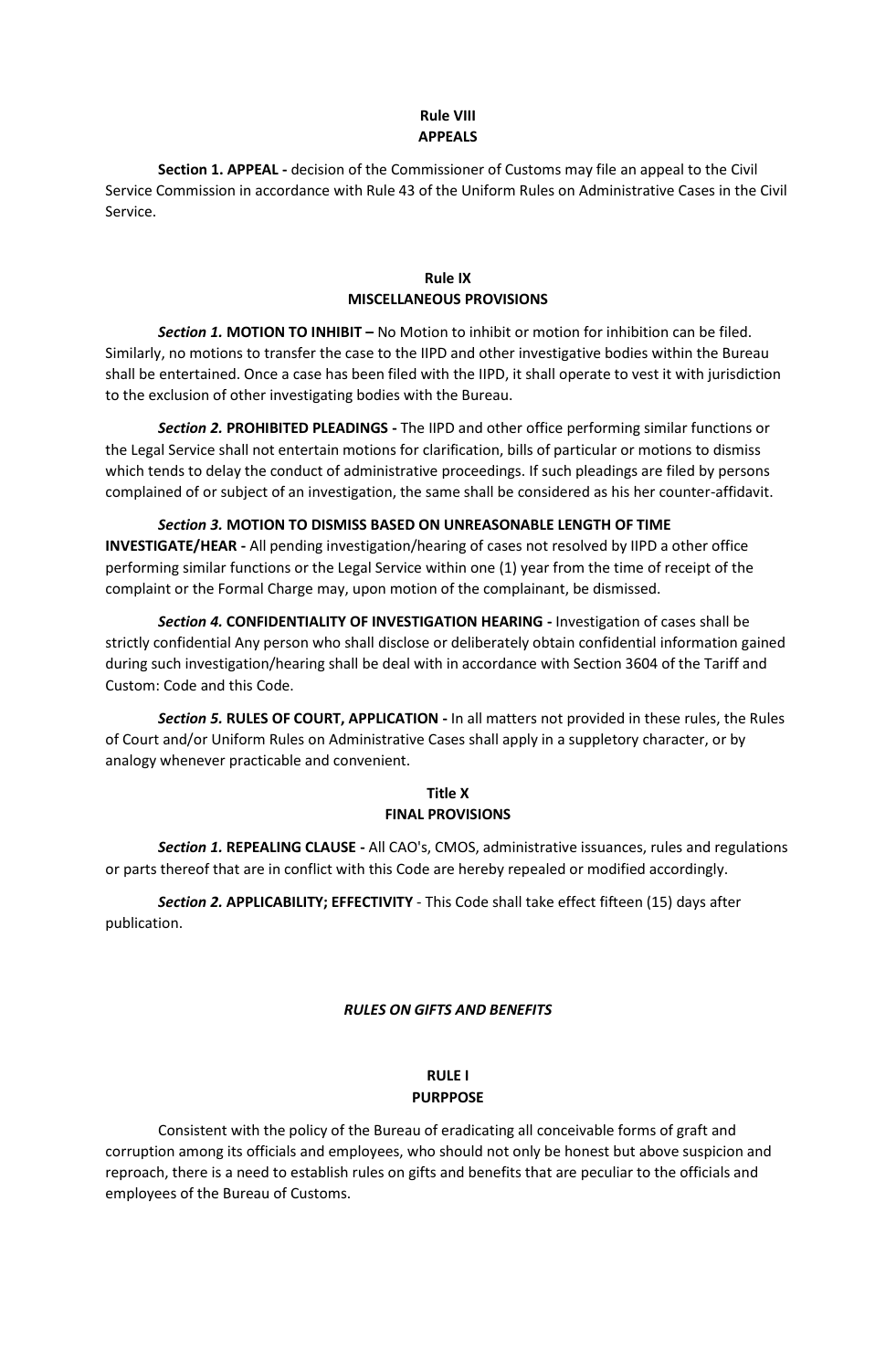### **RULE II SCOPE**

These Rules shall apply to all Bureau of Customs officials and employees, whether permanent, temporary, casual, contractual or co-terminus.

## **RULE III POLICIES AND RULES**

*Section 1.* **Definition of Terms.** Unless specifically provided herein, the words or terminologies in these Rules shall be understood in their ordinary meaning.

Gift – refers to a thing disposed of gratuitously in favor of another, and shall include a simulated sale or a disposition onerous to the giver and/or unduly beneficial to the recipient.

Benefit – refers to a right, privilege, entertainment, exemption or any other act of liberality in favor of another.

Receiving any Gift- includes the act of accepting directly or indirectly, a gift regardless of cost from a person other than a member of an employee's family or his relative as defined under Republic Act 6713 (Code of Conduct and Ethical Standards for Government Officials and Employees), even on occasion of family celebrations or national festivities, if the gifts are given in anticipation of, or in exchange for a favor

Agent - a person who acts as a representative of another.

*Section 2.* Customs officials and employees shall not solicit or accept, directly or indirectly, any gift, gratuity, favor, entertainment, loan, share, percentage or anything of monetary value from any of the following:

a. Importer, exporter, broker, shipping/airline agent, forwarder and agents of these persons.

b. Bidder, supplier, contractor, and their agents transacting with the Bureau.

c. Any person applying for any form of Bureau authorization, such as, but not limited to license, permit, certificate of accreditation.

d. Any person, counsel, witness, or their agent undergoing any investigation or formal proceeding being conducted by the Bureau.

e. Other parties transacting business with the Bureau of Customs.

*Section 3.* Customs officials and employees shall not accept or receive gifts and/or benefits from other persons from the public sector not falling within the classification in the previous Section.

*Section 4.* Customs officials and employees may give and/or receive token gifts of nominal value from persons or individuals that do not fall within any of the classifications in Sections 2 and 3, as well as from their fellow officials and employees appropriate to the occasion which it is made. A gift shall be considered nominal if it has a value of Ten Thousand Pesos (Php10,000.00), more or less, on a per giver/recipient basis or such similar amount as may be appropriate to the position and/or income of the giver, Provided, that the recipient of gifts and benefits valued at more than Ten Thousand Pesos (Php10,000.00) shall cause the same to be recorded in the Gift Registry Book in the custody of the Administrative Office/Division/Section.

*Section 5***.** Customs officials and employees may give and/or receive to/from their fellow officials and employees emergency contribution/assistance of a reasonable value or amount in cases of death, illness, calamity, and other similar situations.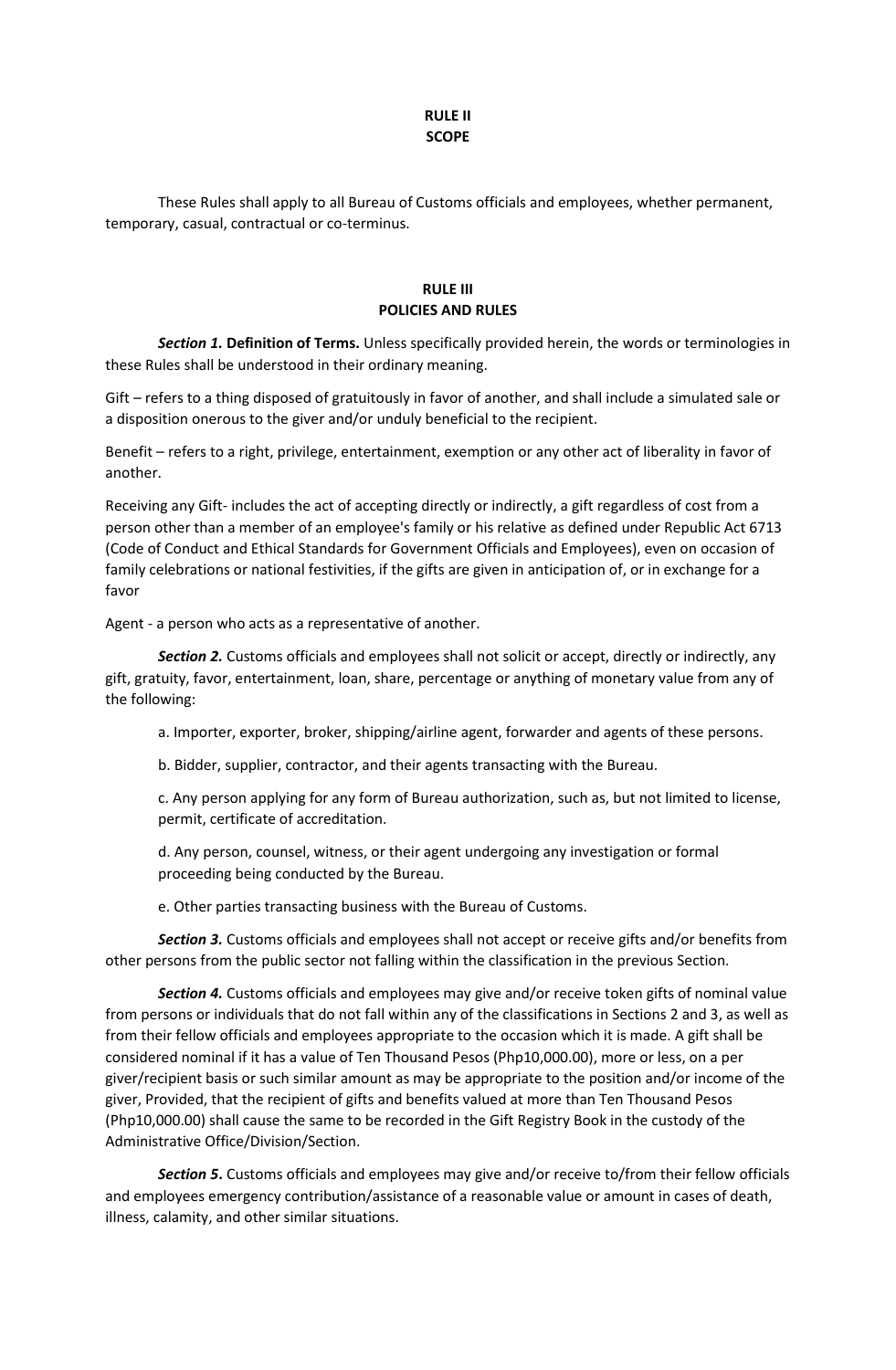*Section 6.* All prohibited gifts left at the Bureau or its premises shall be immediately returned to the giver. In circumstances where it is considered inappropriate or impractical to return the said gifts, the official or employee concerned shall immediately hand over the same to the Administrative Officer or his duly authorized representative, who shall dispose of the same in favor of charitable organizations, including indigent families/individuals.

a. Gifts and/or benefits received by the office as an institution from other offices or organizations, including grants and donations.

b. Gift or cash awards given by the Office to its officials and employees during Anniversary and Christmas celebrations and other milestone celebrations.

c. Gifts exchanged on occasions of Christmas celebrations among members of Inter-Agency Anti-Graft Coordinating Council, the Constitutional Fiscal Autonomy Group and other organization to which the Bureau of Customs belongs.

d. Performance-based cash awards, scholarship grants, and similar benefits granted to BOC officials and employees by appropriate government agencies, private institutions, of national or international organizations.

## **RULE IV PENALTIES**

Any violation of these Rules shall constitute an offense as provided in Title IV of the BOC Function-Specific Code of Conduct.

### **RULE V EFFECTIVITIY**

This Rule shall take effect upon the effectivity of the BOC Function-Specific Code of Conduct.

## **RULES ON INTERNAL WHISTLEBLOWING AND REPORTING**

### **I.OBJECTIVES**

a. To encourage its officials and employees to disclose wrongdoings/misdeeds, corrupt, illegal, improper, or fraudulent act of their co-officials and employees.

b. To protect the rights of the whistleblower and to guard them from any form of retaliation and reprisals.

c. To promote greater confidence in reporting any wrongdoing committed by its officials and employees.

### **II.SCOPE**

These rules shall apply to all officials and employees of the Bureau of Customs.

### **III. DEFINITION OF TERMS**

a. *"Protected Disclosures"* refers to the deliberate and voluntary disclosure by an official or employee who has relevant information of an actual, suspected or anticipated wrongdoing by any official or employee, or by any BOC organizational unit.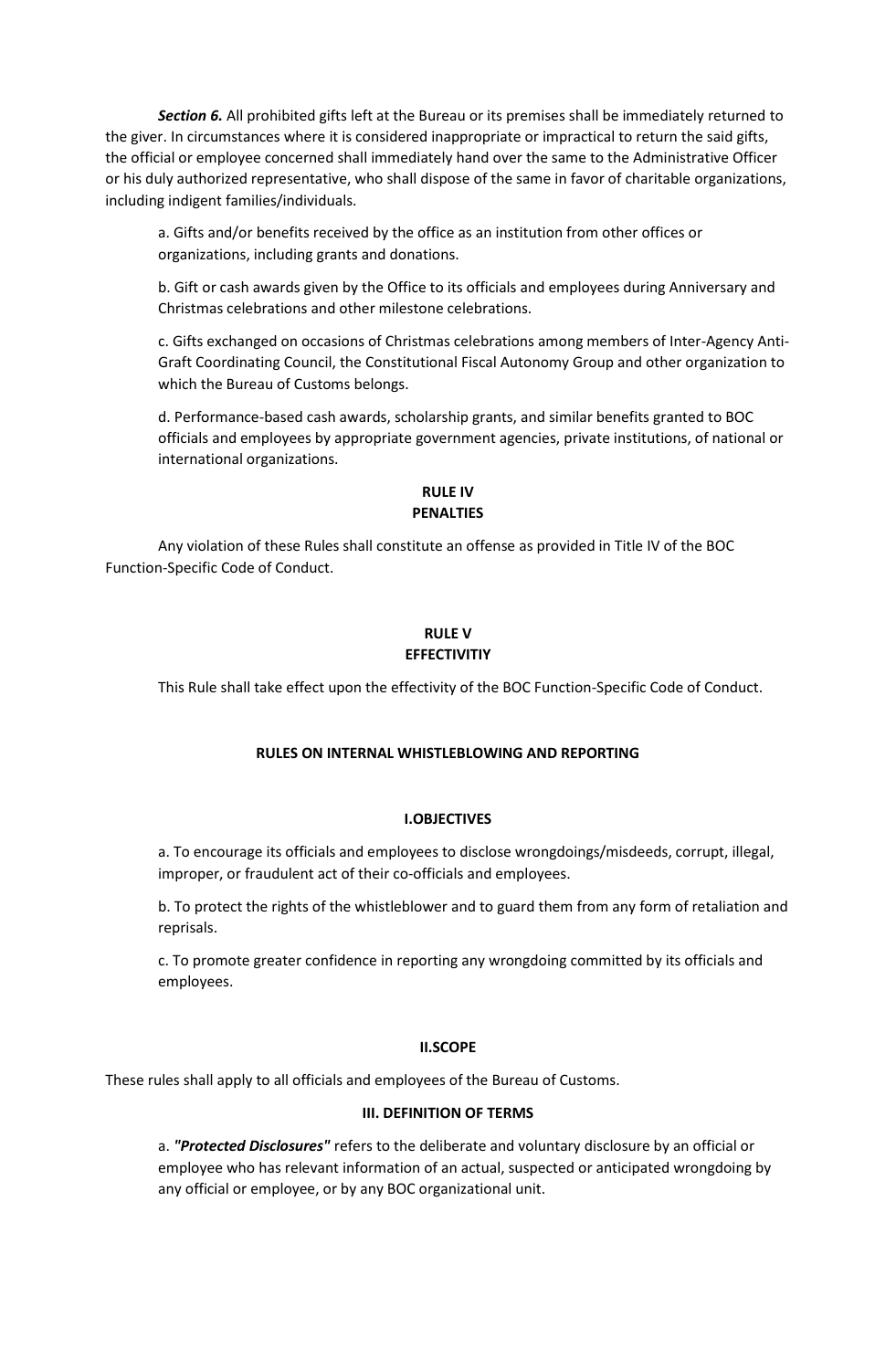b. *"Whistleblower"* refers to an official or employee who makes protected disclosure to his immediate supervisor, other superior officer, the administrator and/or his duly authorized/designated representative.

c. *"Retaliatory Action"* pertains to negative or obstructive responses or reactions to a disclosure of misconduct or wrongdoing taken against the whistleblower and/or those officials and employees supporting him, or any of the whistleblower's relatives within the fourth civil degree of consanguinity or affinity. It includes, but is not limited to civil, administrative, or criminal proceedings commenced or pursued against the whistleblower and/or those officials and employees supporting him, or any of the whistleblowers relatives within the fourth civil degree either by consanguinity or affinity, by reason of the disclosure made under these rules. It also includes reprisals against the whistleblowers and/or those officials and employees supporting him, or any of his relatives within the fourth civil degree to retire and/or transfer; negative performance appraisals; fault finding; undue criticism; alienation; blacklisting; and such other similar acts.

### **IV. POLICIES AND RULES**

*Section 1.* A whistleblower may complain on or report acts or omissions that are:

- a. contrary to law, rules and regulations;
- b. unreasonable, unjust, unfair, oppressive or discriminatory;
- c. undue or improper exercise of powers and prerogatives.

*Section 2.* A whistleblower is encouraged to expose/report any incident of corruption to any of the following:

- a) his immediate superior;
- b) his Director;
- c) the Deputy Commissioner;
- d) the Commissioner;
- e) the Chief, Internal Inquiry and Prosecution Division;
- f) the Presidential Anti-Graft Commission;
- g) the Office of the Ombudsman;
- h) any other office or agency authorized to receive reports complaints of corruption.

### *Section 3. Rights of Whistleblowers:*

a. *Protection Against Retaliatory Actions* - No criminal administrative, or civil action shall be entertained against a whistleblower involving a protected disclosure.

b. *Defense of Privilege Communication* -A whistleblower has a defense of absolute privilege communication in any action against him arising from a protected disclosure he has made.

c. *No Breach of Duty of Confidentiality* - A whistleblower who has an obligation, by way of oath, rule or practice, to maintain confidentiality of information shall not be deemed to have committed a breach of such duty if he makes a protected disclosure of such information.

*Section 4.* Confidentiality-At all times during and after the protected disclosure, and throughout and after any proceeding taken thereon, the whistleblower is entitled to confidentiality as to: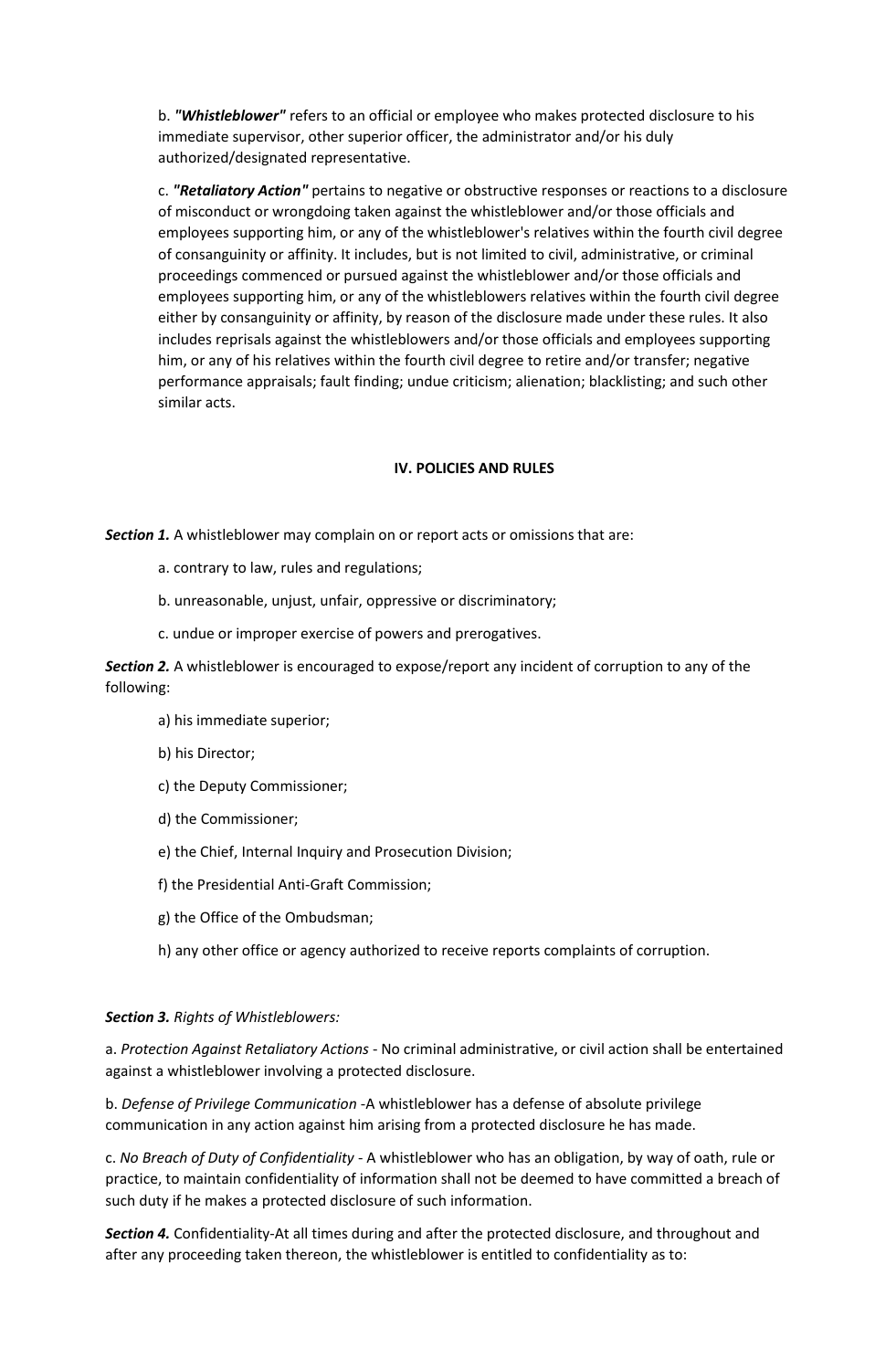a. his identity;

b. the subject matter of his disclosure;

c. the person to whom such disclosure was made.

*Section 5.* Necessity for Testimony-Notwithstanding the provisions in the immediately preceding section, the whistleblower may be compelled to testify if his testimony is necessary or indispensable to the successful prosecution of any charge arising from the protected disclosure.

*Section 6.* Confidential Information Any official or employee to whom a protected disclosure has been made or referred shall not disclose any information that may identify or tend to identify the whistleblower or reveal the subject matter of such disclosure, except only in the following instances:

a. The whistleblower consents in writing prior to the disclosure of the information.

b. The disclosure of the information is indispensable and essential, having regard to the necessary proceedings to be taken after the disclosure, or

c. The disclosure or referral of the information is made pursuant to an obligation under these Rules.

*Section 7.* Protection Against Retaliatory Actions - A whistleblower who has made or is believed or suspected to have made protected disclosure under these Rules shall not be liable to disciplinary action for making such disclosure. No retaliatory action shall be taken against a whistleblower such as, but limited to, discriminatory action, including those made under the guise of policy and procedural determinations designed to avoid claims of victimization, reprimand, punitive transfer, referral to a psychiatrist or counselor, undue poor performance reviews, obstruction of the investigation, withdrawal of essential resources, adverse reports, attachment of adverse notes in the personnel file, ostracism, questions and attacks on motives, accusations of disloyalty and dysfunctional public humiliation, and the denial of work necessary for promotion.

Any official or employee who refuses to follow orders to perform an act that would constitute a violation of this section shall likewise be protected from retaliatory actions.

*Section 8.* Conditions for Protected Disclosure – Whistleblowing Shall be entitled to the benefits under these Rules, provided that all the following requisites concur:

a. The disclosure is made voluntarily, in writing and under oath;

b. The disclosure pertains to a matter not yet the subject of a complaint already filed with, or investigated by the Bureau, or any other concerned office, unless, the disclosures are necessary for the effective and success prosecutions, or essential for the acquisition of material evidence not yet in possession;

c. The whistleblower assists and participates in proceedings commenced in connection with the subject matter of the disclosure; and

d. The information given by the whistleblower contains sufficient particulars and, as much as possible, supported by other material evidence.

*Section 9.* Unprotected Disclosure The following shall not be deemed protected disclosure under these Rules:

a. Disclosure made by an official or employee in connection with a matter subject of his official investigation;

b. Disclosure which later appear to be absolutely groundless or without basis. An investigation maybe declined or discontinued if it is shown that the disclosure was made without reasonable grounds.

c. Disclosure concerning merits of office policy.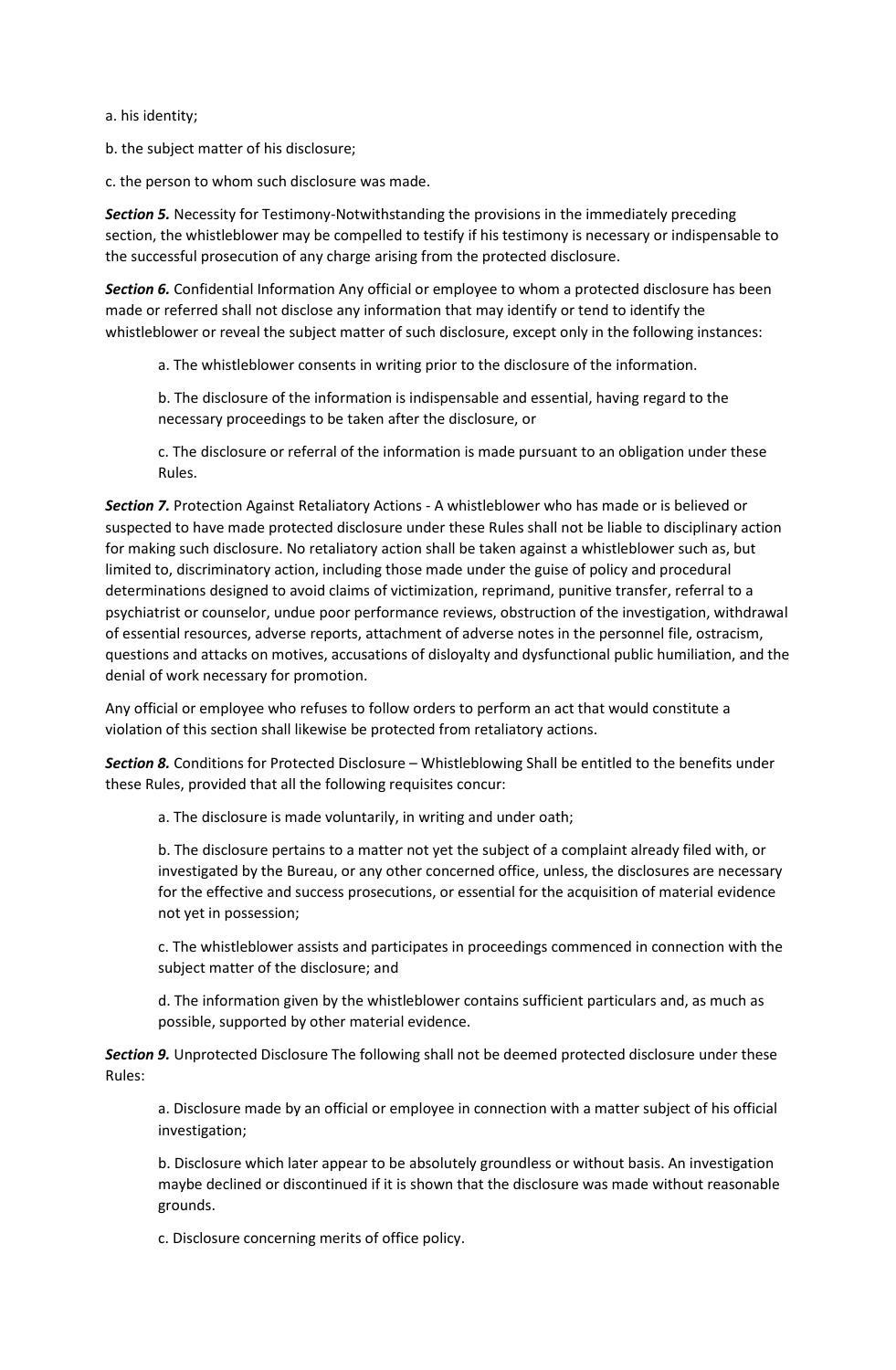d. Absolutely false and misleading disclosures.

e. Disclosures that were later retracted by the whistleblower for any reason. Such person shall lose the right to claim benefit or protection under these rules for the same disclosure and his retraction shall be considered in determining whether or not he will be admitted as a whistleblower with respect to future disclosures.

A person who makes a disclosure deemed unprotected shall not enjoy any immunity, or any other right or privilege accorded under these Rules.

*Section 10.* Disclosure Made by a Party to a Misconduct-disclosure made by a person who is himself a party to the disclosed conduct constituting misconduct or wrong doings whether as principal, accomplice or accessory, is deemed a protected disclosure under these Rules and such person shall be entitled to the benefits of a whistleblower, provided that:

a. The whistleblower complies with the conditions under Section 8 hereof;

b. The whistleblower should not appear to be the most guilty;

c. The whistleblower has not been previously convicted by final judgment of a crime involving moral turpitude.

*Section 11.* Disclosure Made Before Proper Persons - Any BOC official or employee to whom a disclosure is made shall have the following obligations;

a. Maintain the confidentiality of the identity of the whistleblower and the subject matter of the disclosure;

b. Undertake measures to ensure the well being of the whistleblower;

c. Report the disclosure in full detail to the Administrator within a period of five days from date of disclosure.

**Section 12.** Creation of the Committee on Discipline - As referred to in the immediately succeeding Section, and for the purpose of receiving protected disclosure, the Commissioner, upon approval of this Rules, shall create a Committee on Discipline.

*Section 13.* Procedure for Protected Disclosure-Immediately upon receipt of the disclosure, the official referred to in Section 2 hereof shall refer the same to the Committee on Discipline, which shall:

a. Evaluate the disclosure if the same qualifies as protected disclosure as under Section 1 of these Rules.

b. Should the disclosure qualify as such, process the protected disclosure in accordance with the applicable provisions of Section 8 hereof.

*Section 14.* Obligation to Testify Any official or employee who has personal knowledge of any matter pertaining to a protected disclosure shall, if called upon, have the obligation to testify in any proceedings arising from such protected disclosures.

*Section 15.* Protection of Witnesses - Any official or employee who testifies in any proceedings arising from a protected disclosure shall be accorded the same protection against retaliatory actions as provided in Section 6 hereof.

*Section 16.* Incentives for the Whistleblower- A whistleblower shall be entitled to a commendation, promotion, and/or other form of incentives as may be deemed appropriate.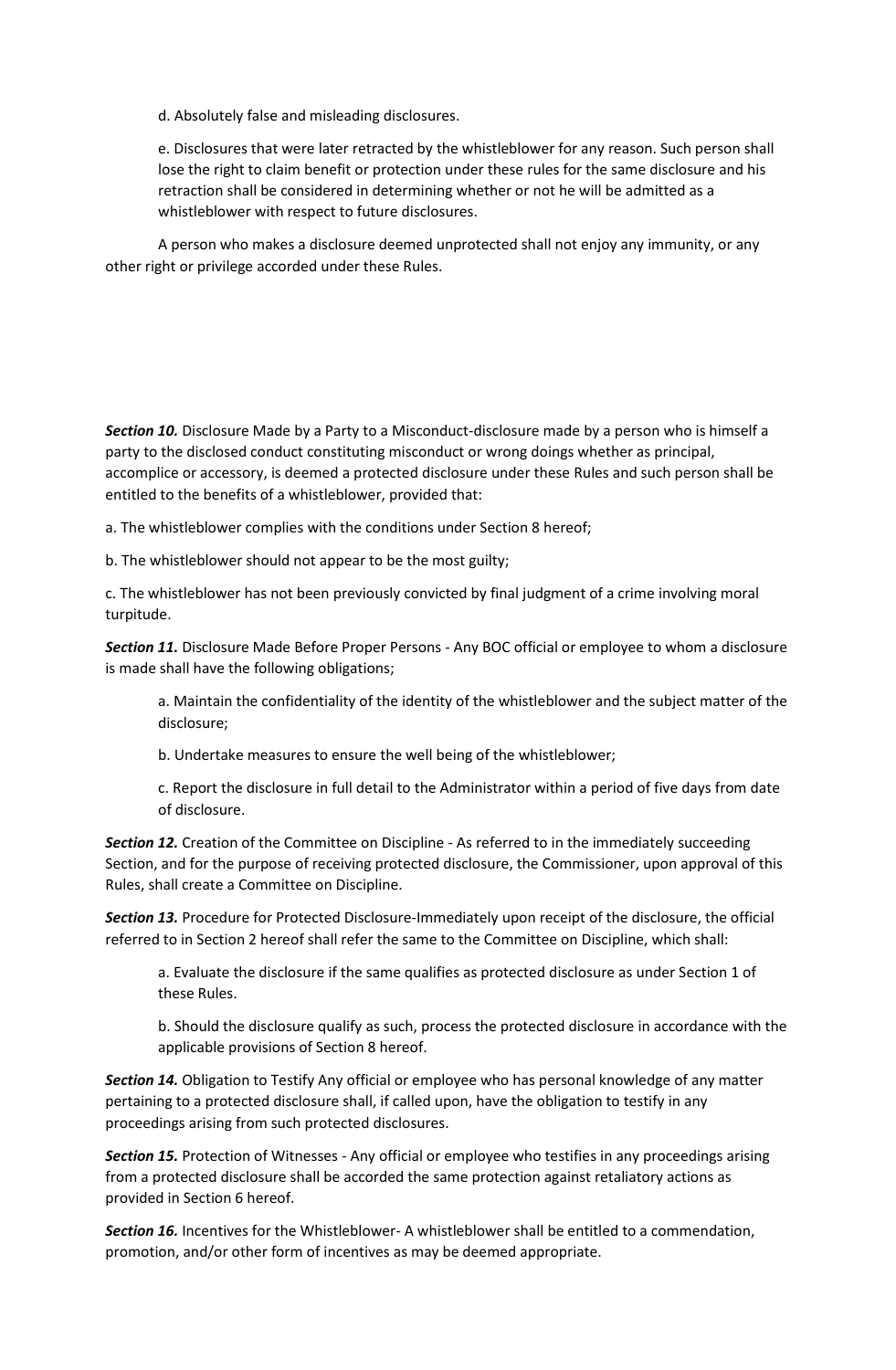### **IV. REMEDIES AND SANCTIONS**

*Section 17.* Violations of Confidentiality - Any official or employee who violates the protection of confidentiality of a protected disclosure and of the confidentiality of the proceedings shall be liable for disciplinary sanctions.

*Section 18.* Retaliatory Actions Any official or employee who encourages retaliatory actions, as defined in these Rules, against a whistleblower, or persons believed or suspected to be one, and/or those officials and employees supporting him or any of his relatives within the fourth civil degree of consanguinity or affinity, shall be immediately be subjected to administrative and/or criminal proceedings, and in appropriate cases, immediately placed under preventive suspension.

*Section 19.* Failure to Act or Report Any official or employee under obligation to report a disclosure under these Rules, or who fails to act thereon or cause an investigation thereof, shall be liable for disciplinary action.

*Section 20.* Failure or Refusal to Testify -Any official or employee who fails or refuses to testify, or to continue to testify, or who adversely varies his testimony, without just cause, in any proceeding arising from a protected disclosure, shall be liable for disciplinary action.

*Section 21.* Perjurious Statements-False and misleading disclosure or statement shall be sufficient ground for the termination of benefits of the whistleblower under these Rules, including his immunity from administrative, criminal, and/or civil suits.

## **V. EFFECTIVITY**

This rule shall take effect upon the effectivity of the BOC Function-Specific Code of Conduct.

APPENDIXC

### **GRIEVANCE MECHANISM**

*Section 1.* **Scope.** This Grievance Machinery applies to all levels of BOC officials and employees, whether permanent, temporary casual or co-terminous.

### *Section 2***. Definition of Terms.**

Accredited or Recognized Employee Union - An employee union accredited pursuant to Executive Order No. 180 and its implementing rules and regulations, which as of this date, include the BOCEA and CURE.

Grievance - A work-related discontentment or dissatisfaction which had been expressed verbally or in writing and which, in the aggrieved employee's opinion, has been ignored or dropped without consideration.

Grievance Machinery - A system or method of determining and evaluating the best way to address the specific cause or causes of a grievance.

Alternative Dispute Resolution (ADR) - A process wherein an ADR specialist is called to assist the parties in resolving intra-office disputes.

*Section 3***. Application of Grievance Machinery.** The following instances shall be acted upon through this Grievance Machinery:

3.1. Non-implementation of policies, practices and procedures on economic and financial issues and other terms and conditions of employment fixed by law, including salaries, incentives, working hours, leave benefits such as delay in the processing of overtime pay, unreasonable withholding of salaries and inaction on application for leave;

3.2. Non-implementation of policies, practices and procedures affecting personnel movement such as recruitment, promotion, transfer, detail, retirement, termination, lay-off and other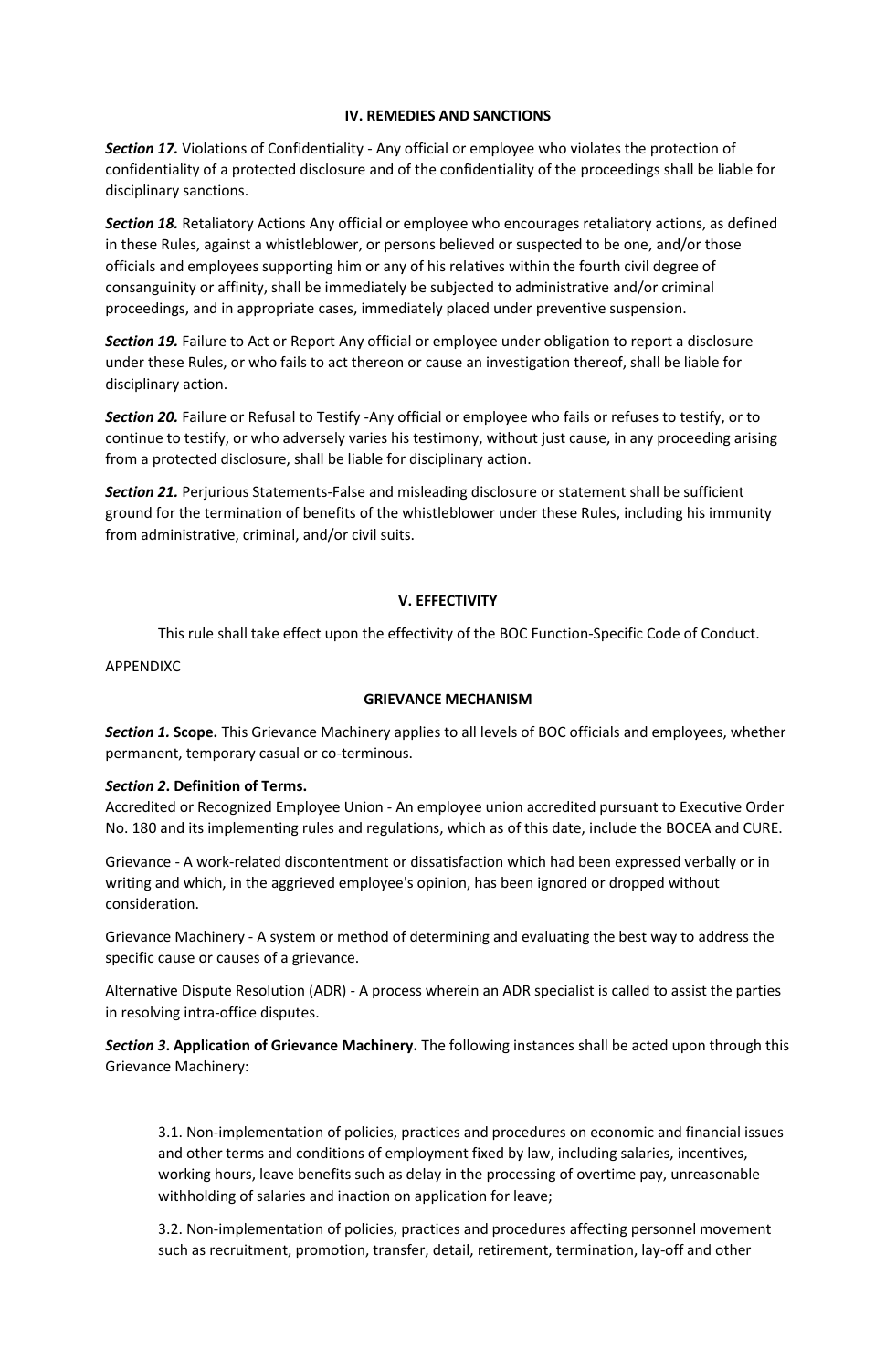related issues such as failure to observe selection process in appointment and undue delay in the processing of retirement papers;

3.3. Inadequate physical working conditions such as lack of proper ventilation in the workplace, and insufficient facilities and equipment necessary for the safety and protection of employees whose nature and place of work are classified as high risk or hazardous;

3.4. Poor interpersonal relationships and linkages such as unreasonable refusal to give official information by one employee to another;

3.5. Protest on appointments;

3.6. All other matters giving rise to employee dissatisfaction and discontentment outside of those cases enumerated above.

### *Section 4.* **Basic Policies:**

The following policies on grievance shall be strictly adhered to:

1. A grievance shall be resolved expeditiously at all times at the lowest level possible. However, an appeal mechanism shall have to be provided in order to afford opportunity for the aggrieved party to present his grievance following the hierarchy of positions in the Bureau.

2. The aggrieved party shall be assured freedom from coercion, discrimination, reprisal and biased action on the grievance.

3. Grievance proceedings shall not be bound by legal rules and technicalities. Even verbal grievance must be acted upon expeditiously. The services of a legal counsel shall not be allowed.

4. Only permanent officials and employees shall be appointed as members of the Grievance Committee. In the selection of the committee members, their integrity, probity, sincerity and credibility shall be considered.

5. A grievance may be elevated to the Civil Service Commission only upon submission of a Certification on the Final Action duly issued by the Grievance Committee.

6. Supervisors or officials who refuse to take action on a grievance brought to their attention shall be liable for neglect of duty in accordance with existing civil service law, rules and regulations.

*Section 5***. Grievance Procedures**: The procedures seeking redress of grievances shall be as follows:

1. Discussion with the Immediate Supervisor

For any grievance an employee would like to ventilate, he/she should present the same to his/her Division Chief/Office Head either verbally or in writing. The said grievance should be acted upon by the Division Chief/Office Head concerned and the aggrieved employee informed within five (5) working days from date of presentation. The information may likewise be done verbally or in writing. Provided, however, that where the object of the grievance is the Division Chief/Office Head himself/herself, the aggrieved employee may bring the grievance to the Service Director/ District Collector, as the case maybe, who shall likewise take action on the grievance within five (5) working days. If the aggrieved party is holding a position of Division Chief or higher, the first presentation of the grievance shall be to the Service Director/District Collector, as the case maybe. The appeal process shall then follow the levels as hereunder presented.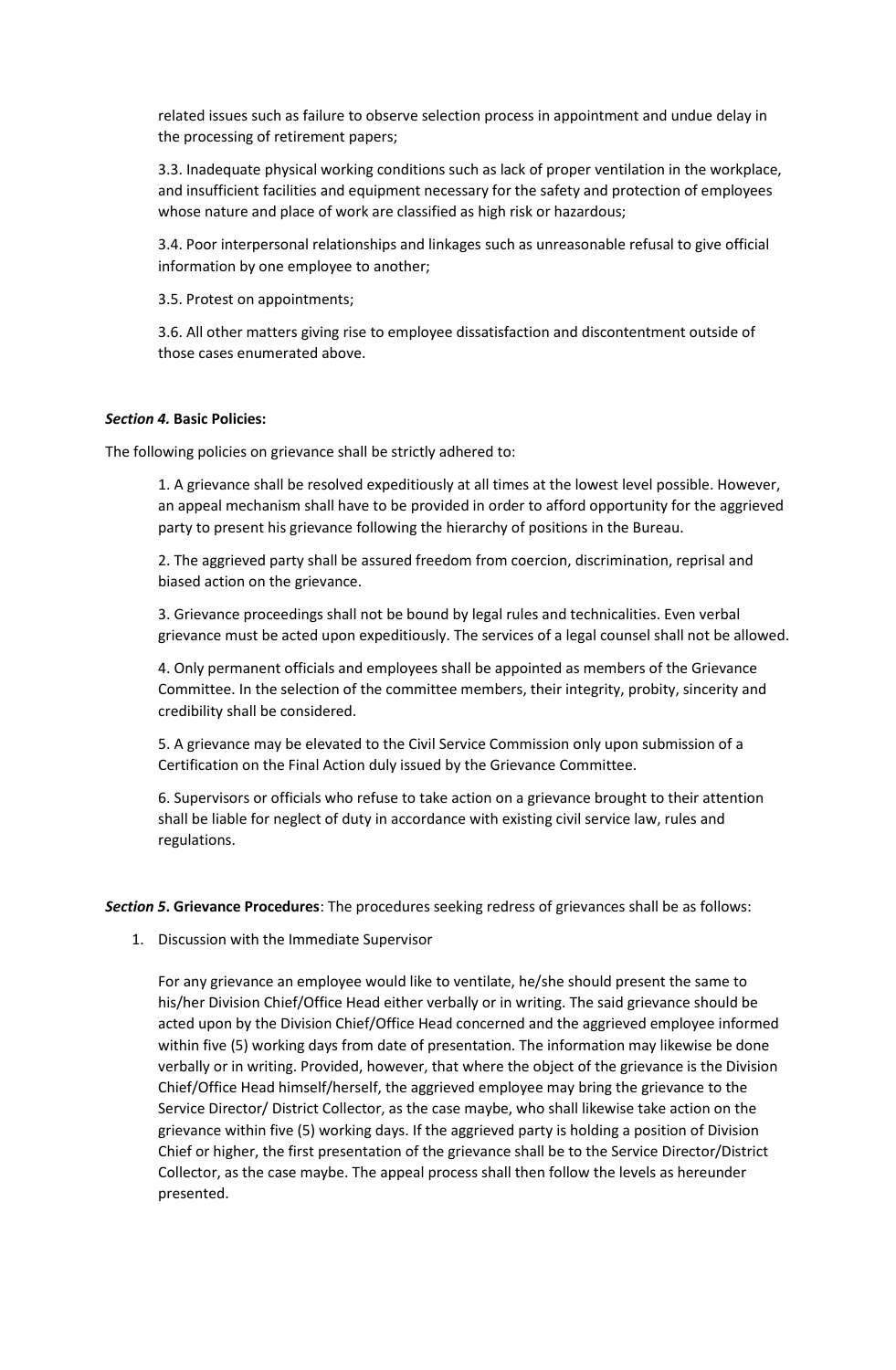## 2. Voluntary referral of dispute to ADR

If the grievance or complaint fall under any of the circumstances that will qualify it to ADR, the same shall be referred to a duly-recognized ADR specialist of the Bureau for mediation. The ADR specialist shall schedule the mediation where all of the parties in the complaint shall meet to ventilate their concerns/problems. If the grievance is not resolved, the same will be returned to the his/her Service Director/District Collector, and shall proceed in accordance with the procedure herein provided.

3. Appeal to the Local Grievance Committee.

If the aggrieved party is not satisfied with the mediation and/or resolution of the Head of Office, he shall signify his intent to appeal his case to the Local Grievance Committee within five (5) working days from receipt of the resolution from the Division Chief/Office Head. The District Collector shall then convene the Local Grievance Committee to hear the case. The District Collector shall thereafter render a decision in writing within five (5) working days from the termination of the hearing. Provided, however, that where the object of the grievance is the District Collector himself/ herself, the aggrieved party may bring the grievance to the Central Grievance Committee.

4. Appeal to the Central Grievance Committee.

If the aggrieved party is not satisfied with the information/decision of the Local Grievance Committee, he/she can then elevate his/her grievance to the Central Grievance Committee. This must be done in writing and submitted within five (5) working days from receipt of the decision of the Local Grievance Committee. The Central Grievance Committee may then conduct an investigation and hearing within ten (10) days from receipt of the grievance and render a decision within five (5) working days after investigation.

5. Appeal to the Commissioner of Customs.

If the aggrieved party is not satisfied with the decision of the Central Grievance Committee, he/she can elevate his/her grievance within five (5) working days from receipt of the decision from the Committee to the Commissioner of Customs. The Commissioner shall render his decision within ten (10) working days after receipt of the grievance. Provided, however, that where the object of the grievance is the Commissioner of Customs, the aggrieved employee may directly bring his grievance to the Civil Service Commission Regional Office.

6. Appeal to the Civil Service Commission Regional Office.

If the aggrieved party is not satisfied with the decision of the Commissioner of Customs, he/she may elevate his/her grievance to the Civil Service Commission Regional Office within fifteen (15) working days from receipt of such decision. Together with the appeal, the aggrieved party shall submit a Certification on the Final Action on the Grievance (CFAG). The Civil Service Commission Regional Office shall rule on the appeal in accordance with existing civil service law, rules and regulations.

*Section 6***. Composition of the Local Grievance Committee:** The Grievance Committee shall be composed of the following:

Chairperson - District Collector of the port concerned Vice Chairperson - Deputy Collector for Administration Members - One member from BOCEA/CURE Two representatives from the rank and file chosen by both parties